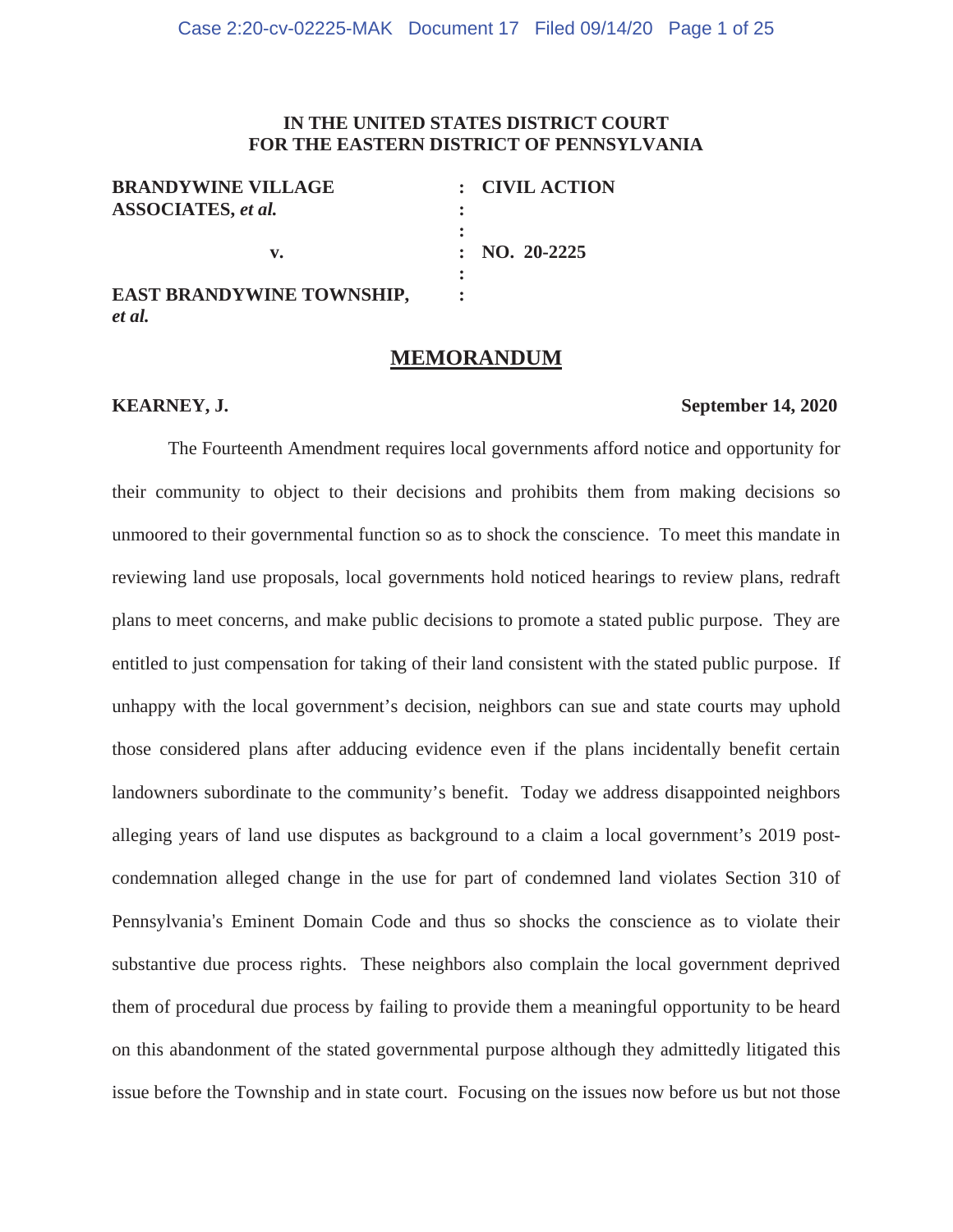# Case 2:20-cv-02225-MAK Document 17 Filed 09/14/20 Page 2 of 25

on appeal in Pennsylvania courts, the neighbors have not alleged the local government's 2019 decision shocks the conscience or the local government deprived them of procedural due process. But they may possibly do so. We grant the local government's motion to dismiss the amended Complaint with leave to the neighbors to timely state a claim within our limited jurisdiction.

## **I. Facts alleged in amended Complaint**

As experienced counsel confirmed in oral argument, we today address a local government's 2019 approval of a post-condemnation 2018 land development plan which allegedly changed the purpose and use of a portion of condemned land for which the local government paid just compensation. But the prolix amended Complaint tells a long tale of grievances litigated, and continuing to be litigated, in state court which offer some background albeit not central to today's holding.

East Brandywine Township rezoned farmland along Route 322 in Chester County for commercial use in the late 1980s, including an undivided tract owned by the Watters family ("the Undivided Tract").<sup>1</sup> John R. Cropper and his family owned a local grocery store next door to the Undivided Tract.<sup>2</sup> The Cropper family wanted to expand by buying half of the Undivided Tract from the Watters to develop a shopping center.<sup>3</sup> The Watters divided the Undivided Tract into two parcels to sell one tract to the Croppers and retain the other tract.<sup>4</sup> The Croppers purchased the eastern parcel and developed the Brandywine Village Property while the Watters retained the western parcel (the "Watters Property") for future development.<sup>5</sup> The Watters and the Croppers entered into an easement agreement over twenty years ago granting the Croppers an access easement, a sewer easement, a stormwater basin easement, and a drainage easement over portions of the Watters Property (the "Brandywine Village Easements").<sup>6</sup> The Township approved the Watters and Croppers's plan, and the Croppers formed Brandywine Village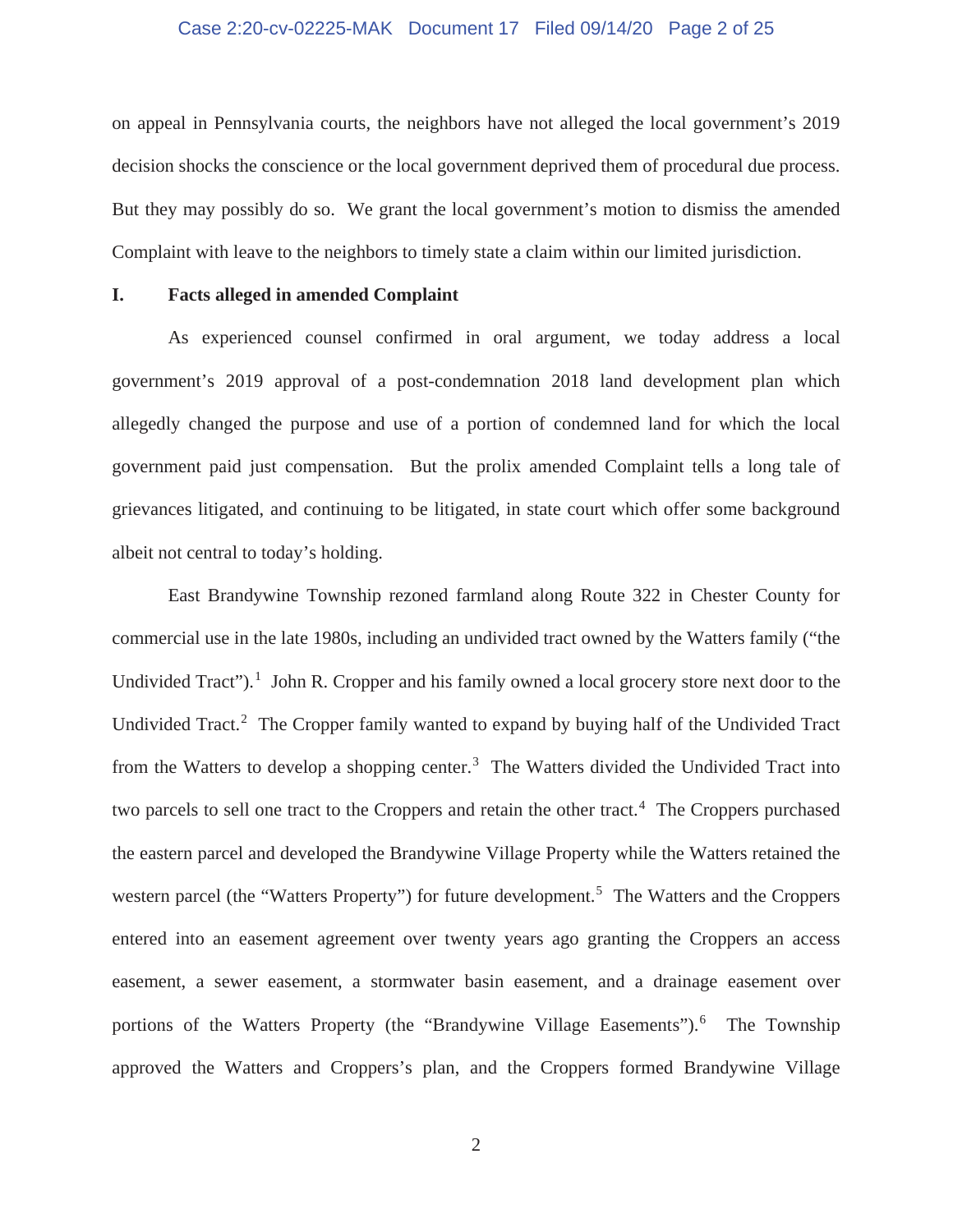# Case 2:20-cv-02225-MAK Document 17 Filed 09/14/20 Page 3 of 25

Associates, L.P. to develop the shopping center built in  $1995<sup>7</sup>$ . The Watters Property and the Brandywine Village Property remained encumbered by the Brandywine Village Easements, which included an access road from the Brandywine Village Property across the Watters Property to Route 322.<sup>8</sup>

## *L&R Partnership buys a different plot next-door.*

Nine years later, L&R Partnership, LLC purchased property (the "L&R Property") adjacent to once-Undivided Tract.<sup>9</sup> L&R began designing a residential development on its adjacent property in 2012.<sup>10</sup>

#### *Carlino East Brandywine L.P. buys the Watters Property.*

Carlino East Brandywine L.P. purchased the Watters Property in January 2010.<sup>11</sup> Carlino leased this property to Giant Supermarkets on June 1, 2010, and it sought to develop the Watters Property with a shopping center called "East Brandywine Center."<sup>12</sup>

East Brandywine Township wanted Carlino to build and pay for a new public road (the "Connector Road") to run through the Carlino Property, the Brandywine Village Property, and the L&R Property linking North Guthriesville Road to U.S. Route 322.<sup>13</sup> To this end, the Township and Carlino agreed the Township would condemn portions of the Brandywine Village Property and the L&R Property and nullify the Brandywine Village Easements.<sup>14</sup>

The Township approved this plan.<sup>15</sup>

The Brandywine Village Associates and L&R (collectively, "Neighbors") appealed the Township's plan approval in October 2012 to the Chester County Court of Common Pleas.<sup>16</sup> The state court reversed the Township's plan approval because: (a) the plan used the Neighbors' property without their consent; and (b) the plan erroneously characterized a portion of the Connector Road as a private driveway.<sup>17</sup>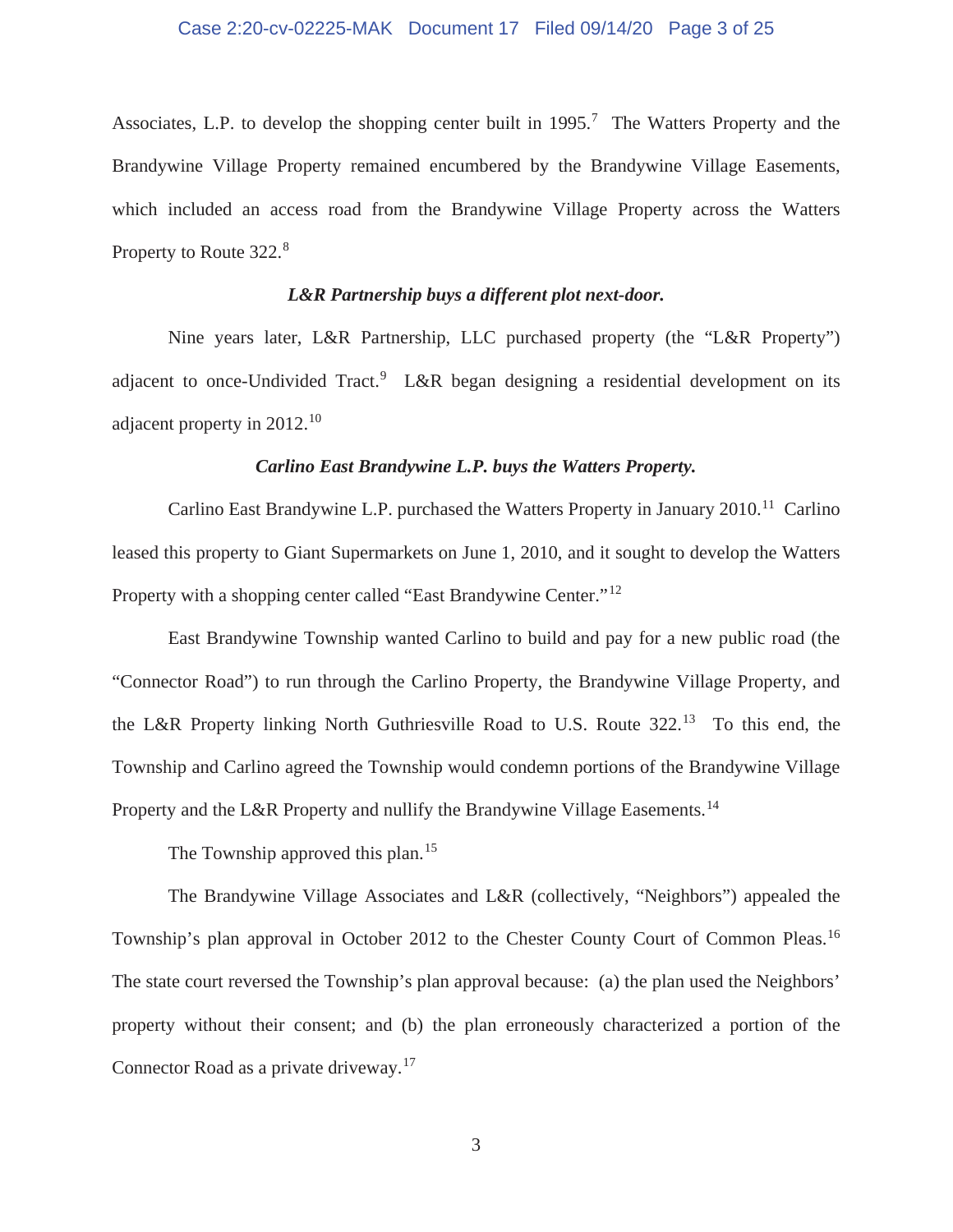### Case 2:20-cv-02225-MAK Document 17 Filed 09/14/20 Page 4 of 25

Carlino and the Township went back to the drawing board. After two years of negotiations, Carlino and the Township entered into a "Memorandum of Understanding" under which the Township agreed to condemn land on the Brandywine Village Property and the L&R Property and approve a plan allowing Carlino to use the condemned property to construct the Connector Road.<sup>18</sup> The parties also agreed Carlino would indemnify the Township for all legal costs or judgment damages incurred as a result of the condemnation.<sup>19</sup>

Consistent with the Memorandum of Understanding, in October 2014, the Township's Board of Supervisors condemned a 0.069 acre section of the Brandywine Village Property; extinguished certain Brandywine Village Easements; and condemned a 1.93 acre section of the L&R Property to construct "a new public street between Horseshoe Pike (Route 322) and North Guthriesville Road and associated storm water facilities."<sup>20</sup> On November 17, 2014, the Township filed a Declaration of Taking for the seized property/easements.<sup>21</sup>

#### *The Neighbors challenge the Declaration of Taking.*

In addition to fighting the plan in the development stage, the Neighbors before us raised more than fifteen preliminary objections to the taking before the Chester County Court of Common Pleas, which can be summarized into a few discrete groups: (1) the condemnation did not serve a public purpose but rather bestowed a private benefit to Carlino; (2) to the extent the condemnation did serve a public purpose, the Township condemned more land than necessary to achieve the public purpose; and, (3) the Connector Road violated Pennsylvania law or administrative regulations.<sup>22</sup> The Chester County Court of Common Pleas overruled the Neighbors' objections in their entirety after seven days of hearings featuring the testimony of several engineers, the Chief of Police, the Township manager and emergency management coordinator, certain township supervisors, and the president of Carlino.<sup>23</sup>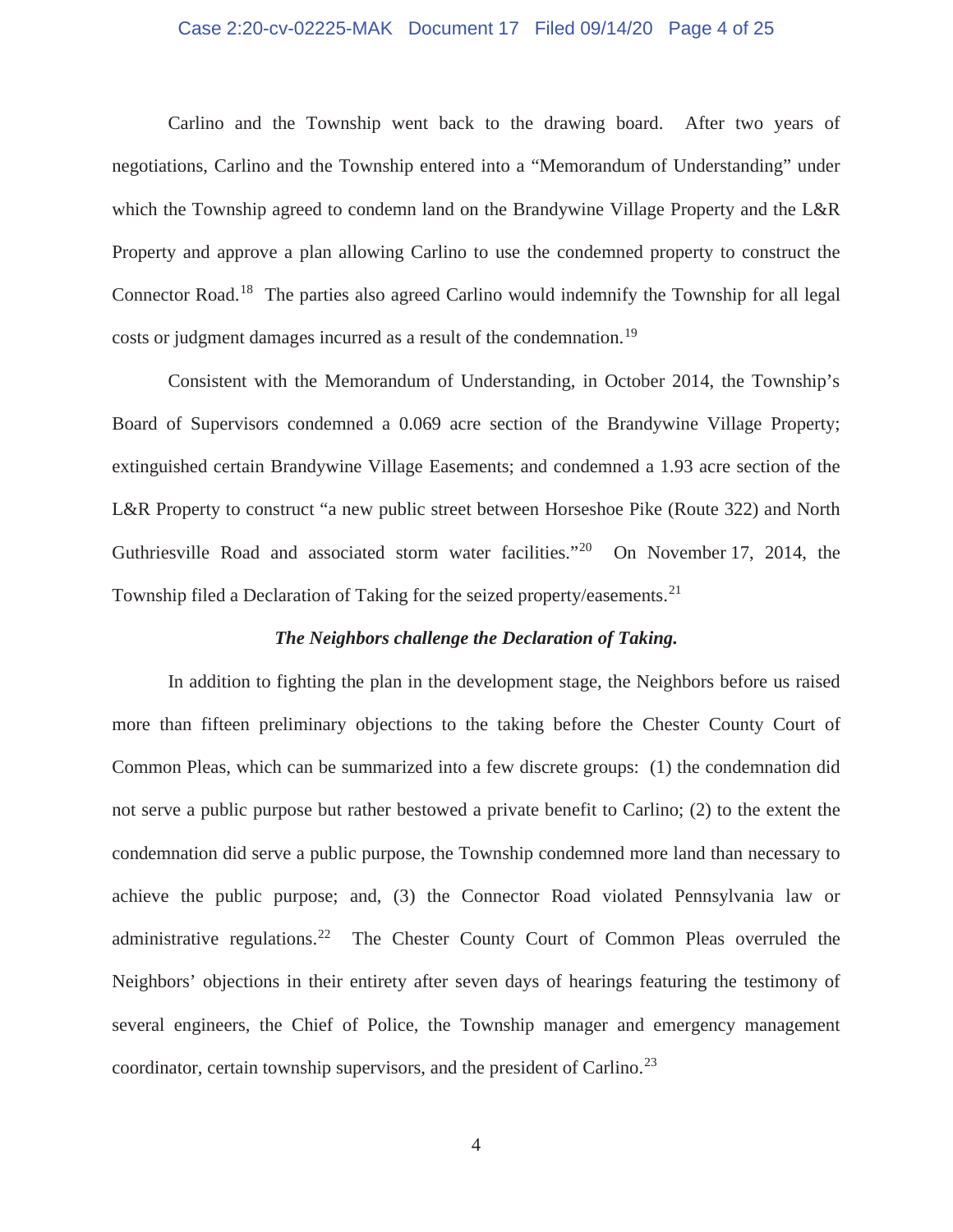# Case 2:20-cv-02225-MAK Document 17 Filed 09/14/20 Page 5 of 25

The Neighbors appealed the Court of Common Pleas's Order to the Pennsylvania Commonwealth Court. On appeal, Neighbors again argued the "declaration of taking lack[ed] a public purpose and [was] excessive, procedurally flawed, and/or [was] otherwise unauthorized, illegal, or barred."<sup>24</sup> On July 2, 2018, the Commonwealth Court affirmed the Common Pleas judge's overruling of the preliminary objections finding the taking served a public purpose with only incidental benefits to Carlino.<sup>25</sup> Relying on the Commonwealth Court's final order, the Township paid just compensation for the condemned property and took possession of the condemned property in October 2019.<sup>26</sup>

### *The Township approves a 2018 development plan now being challenged.*

On July 2, 2018, Carlino submitted a fourth land development plan ("the 2018 Plan"),  $27$ which incorporated the condemned property. Under the 2018 Plan, portions of the seized property/easements will be used, not for the Connector Road directly, but for "a stormwater management basin, a sanitary sewer line, and an underground stormwater pipe and associated outfall facilities."<sup>28</sup> The Neighbors objected to the 2018 Plan in part "because it allowed Carlino to use condemned property in violation of section 310 of the Pennsylvania Eminent Domain Code." $^{29}$ 

On November 7, 2018, the Township's Planning Commission approved the 2018 Plan subject to conditions.<sup>30</sup> On December 6, 2018, Township Supervisors Jay G. Fischer and Kyle Scribner "authorized the Township Board's participation in the pending preliminary land development application for the 2018 Plan as a consenting fee simple landowner,"<sup>31</sup> and together with the Township they "authorized Carlino to use portions of the Seized Property/Easements for . . . a stormwater management basin, a sanitary sewer line and an underground stormwater pipe and associated outfall facilities from its commercial development."<sup>32</sup> The Board held public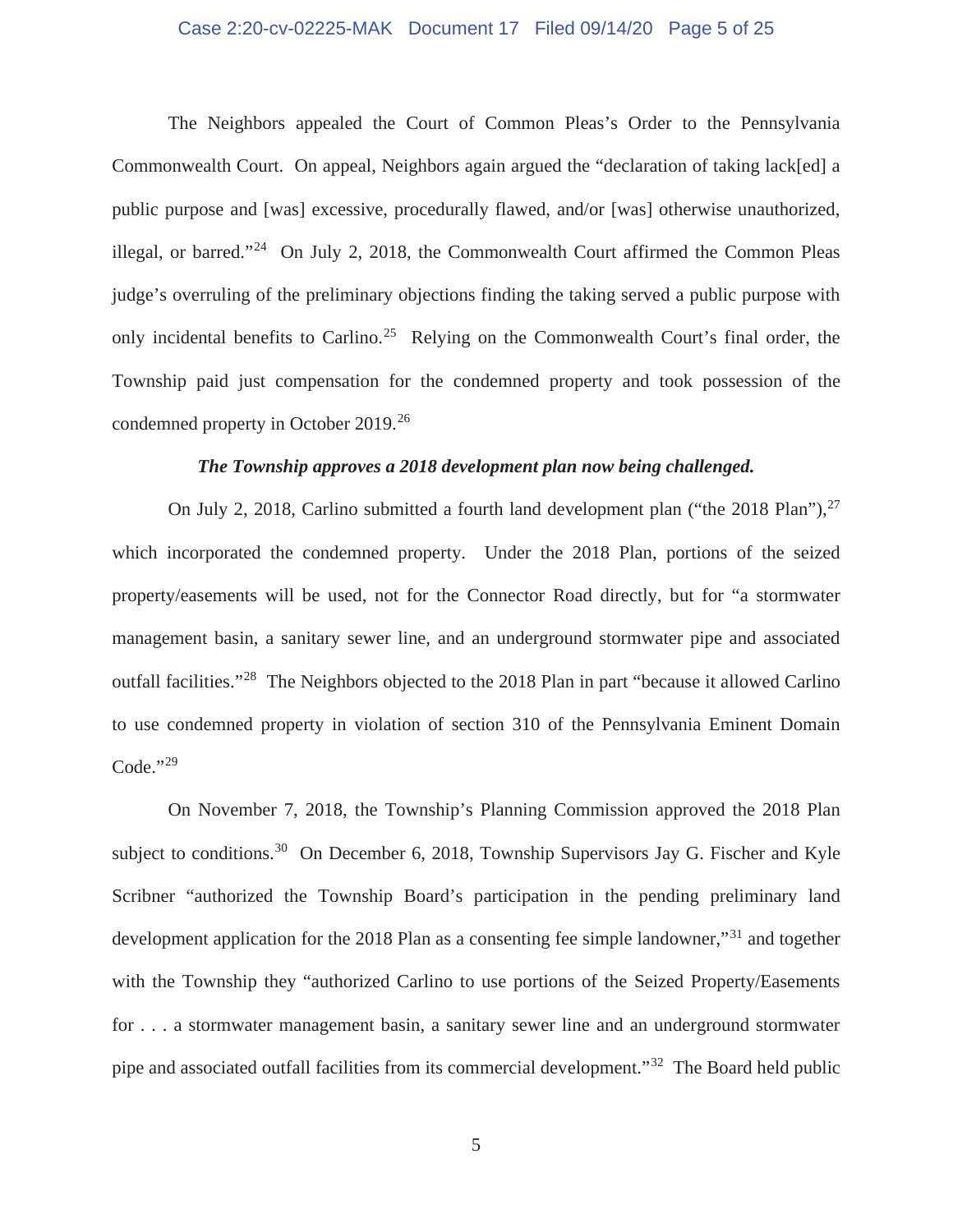#### Case 2:20-cv-02225-MAK Document 17 Filed 09/14/20 Page 6 of 25

hearings on four dates from December 2018 to February 2019, and afterward the Township approved the plan on June 6,  $2019.<sup>33</sup>$ 

#### *The Neighbors contest the 2019 partial change in use.*

The Neighbors appealed the Township's decision to the Chester County Court of Common Pleas on July 18, 2019.<sup>34</sup> Carlino filed a notice of interjection. After oral argument, the Honorable Edward Griffith of the Chester County Court of Common Pleas affirmed the Township's decision and dismissed the appeal.<sup>35</sup> Judge Griffith began by detailing the lengthy history of litigation between the parties in state court, quoting the Honorable Dan Pellegrini of the Commonwealth Court describing the ongoing conflict as "a procedural slog."<sup>36</sup> Judge Griffith held, among other things, the Neighbors after days of hearings adduced no evidence the Township "abandoned" the public purpose stated in the Declaration of Taking in violation of Section 310 of the Eminent Domain Code.<sup>37</sup>

As is their right, the Neighbors appealed this decision in part, and the appeal is currently pending in the Commonwealth Court with briefing scheduled over the next several weeks. On July 6, 2020, the Neighbors' lawyers told the Commonwealth Court they sought to appeal, among other issues, the Township's alleged bias in favor of Carlino, the Supervisors' decision not to recuse themselves from consideration of the 2018 Plan, and the procedural impropriety of issuing a written decision summarizing the findings of fact and conclusions of law following the court's June 6, 2019 Order.<sup>38</sup> Neighbors decided not to appeal Judge Griffith's denial of their argument regarding the alleged violation of Section 310 of the Eminent Domain Code in their Statement of Issues on Appeal.<sup>39</sup> They instead elected to bring this issue to us.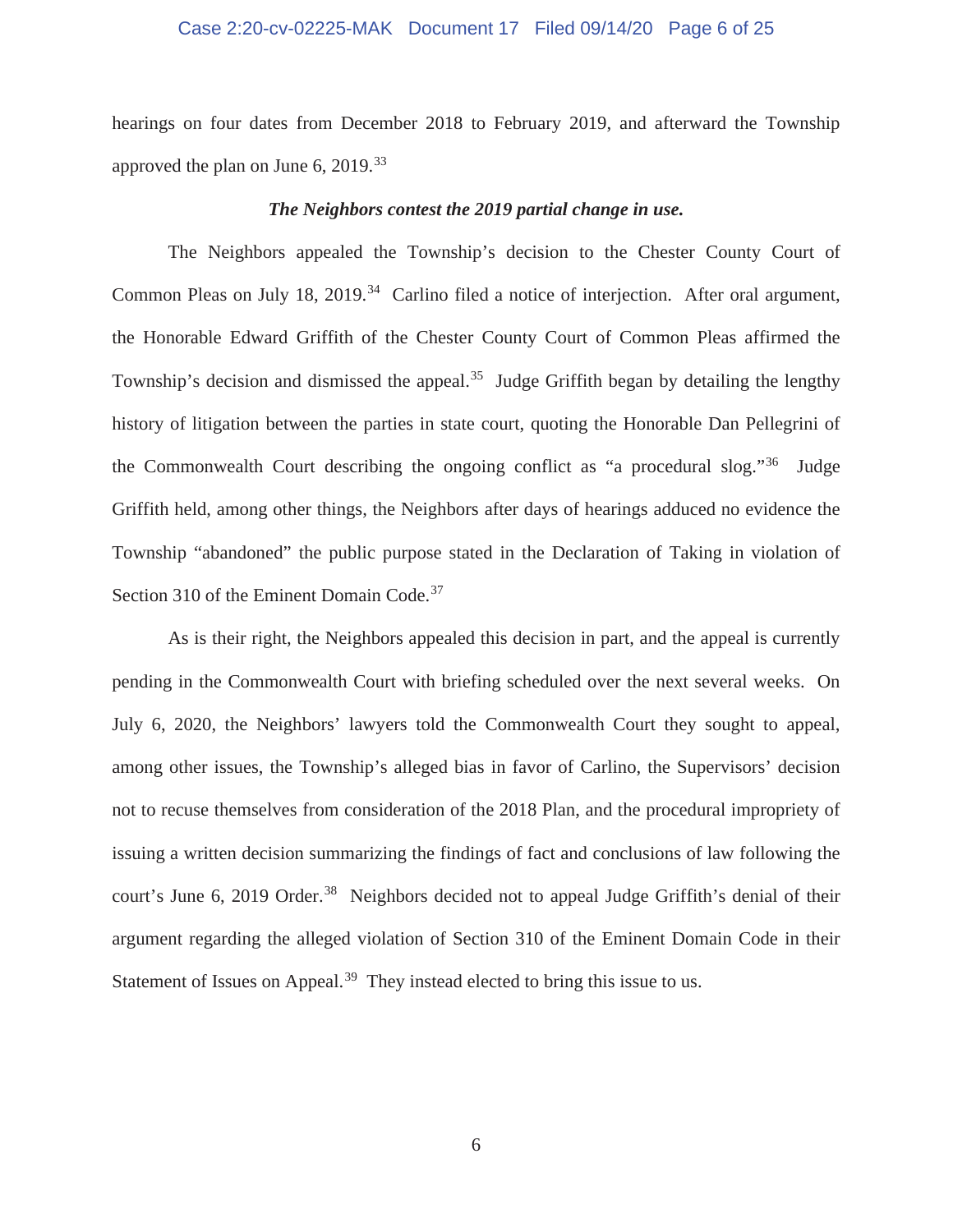## **II. Analysis40**

While arguing most of their claims in the Commonwealth Court, Neighbors then sued the Township and its Supervisors Scribner and Fischer (collectively, the "Township") in this Court alleging they conspired to, and did, violate the Neighbors' procedural due process rights under the Fifth Amendment and their substantive due process rights under the Fourteenth Amendment.<sup>41</sup> The Township moves to dismiss arguing: (1) the Neighbors failed to plead an underlying constitutional violation; (2) Supervisors Fischer and Scribner are entitled to immunity; (3) the Township cannot be liable because the Neighbors do not adequately plead a *Monell* claim; and (4) Neighbors are not entitled to attorneys' fees or certain damages.<sup>42</sup>

We agree with the Township. The Neighbors fail to adequately plead a predicate constitutional violation arising from an alleged abandonment under Section 310 of Pennsylvania's Eminent Domain Code necessary to sustain their constitutional claims. We dismiss the amended Complaint without prejudice. As the Neighbors do not state a constitutional violation,  $43$  we do not address whether Supervisors Scribner or Fischer are entitled to immunity or whether the Neighbors, had they adequately pleaded constitutional claims, would be entitled to attorneys' fees or certain categories of damages.

## **A. We may review the narrowed claim now before us.**

The first question arising from the Neighbors litigating the same approval of the 2018 Plan in both the Pennsylvania Commonwealth Court and here is whether we must dismiss or abstain under *Younger*, *Burford*, *Colorado River*, or *Pullman*. <sup>44</sup> During oral argument, the Neighbors illustrated the differences between this case and the Commonwealth Court case by conceding—despite the breadth of their allegations—the claims before us boil down to two discrete issues limited to Section 310 of Pennsylvania's Eminent Domain Code encompassed in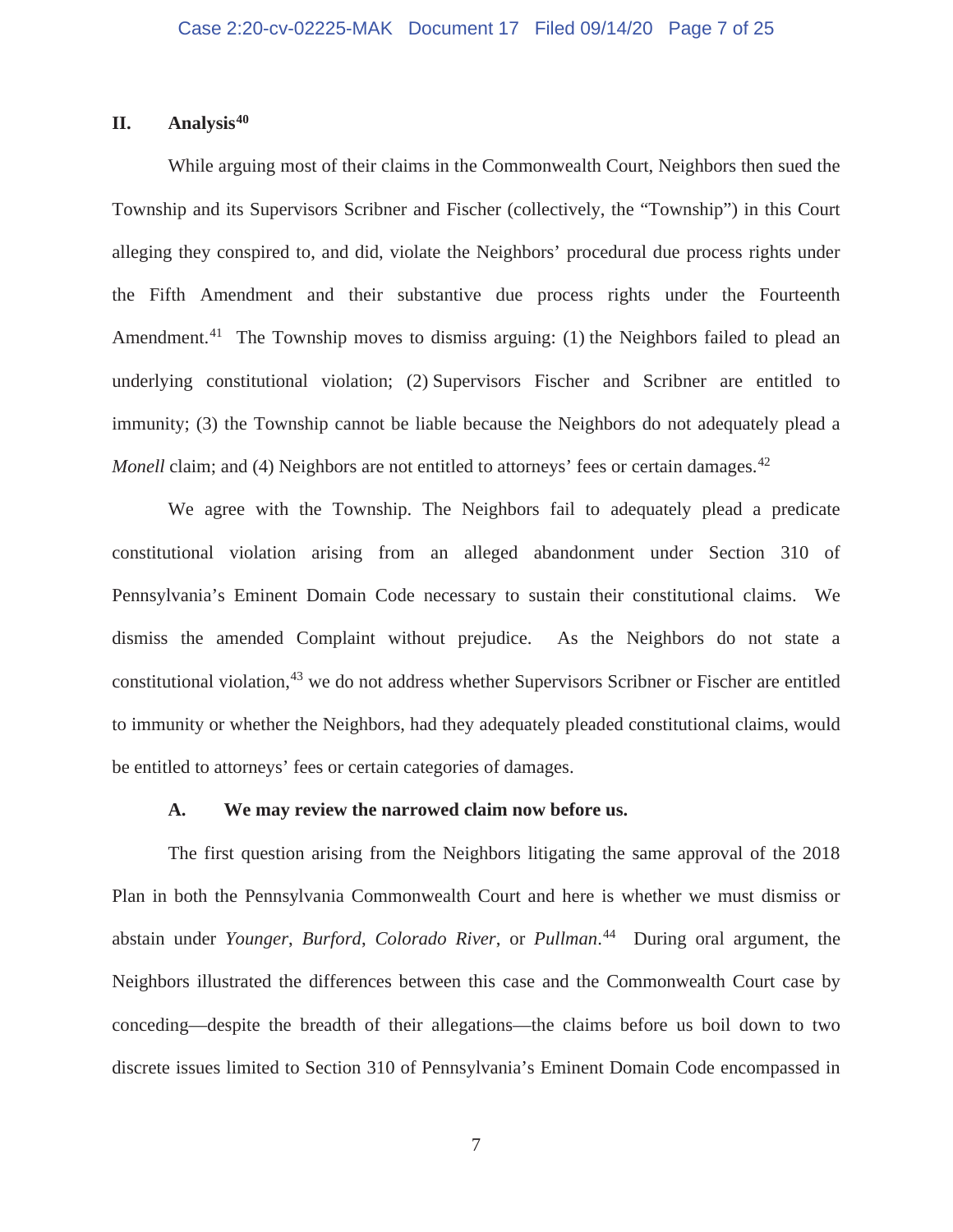# Case 2:20-cv-02225-MAK Document 17 Filed 09/14/20 Page 8 of 25

three concise paragraphs in their amended Complaint: (1) whether Pennsylvania law affords Neighbors adequate procedures to seek the return of their condemned property; and (2) whether the Township violated Neighbors' substantive due process by refusing to return the condemned property to Neighbors. Neighbors explained they plead the remaining allegations as background.

We may abstain in favor of a related state court proceeding under *Younger* when the related proceedings fall into one of "three exceptional categories": (1) "ongoing state criminal prosecutions"; (2) "certain civil enforcement proceedings"; and (3) "pending civil proceedings involving certain orders uniquely in furtherance of the state courts' ability to perform their judicial functions."<sup>45</sup> "[T]he third category of abstention-worthy disputes has been applied only to a few exceptional types of cases . . . such as child custody proceedings, civil contempt orders, and requirements for posting bonds pending appeal."<sup>46</sup> The state action here does not fit into any of these narrow categories, and *Younger* does not apply.

To determine whether *Colorado River* provides a basis to abstain, we must first determine "whether the two actions are 'parallel.'"<sup>47</sup> "If they are not, then the district court lacks the power to abstain."<sup>48</sup> "Generally, cases are parallel when they involve the same parties and claims."<sup>49</sup> Given Neighbors' narrowing of the issues before us, the cases are not parallel.

We may abstain under *Burford* if the case presents "questions of state law in which the state has expressed a desire to establish a coherent policy with respect to a matter of substantial public concern."<sup>50</sup> To trigger *Burford*, "an action must challenge a state's regulatory scheme, rather than actions taken under color of the scheme."<sup>51</sup> At oral argument, Neighbors admitted they do not intend to challenge Pennsylvania's regulatory scheme, just the actions taken under the scheme.

We may abstain under *Pullman* if three "exceptional circumstances" are present: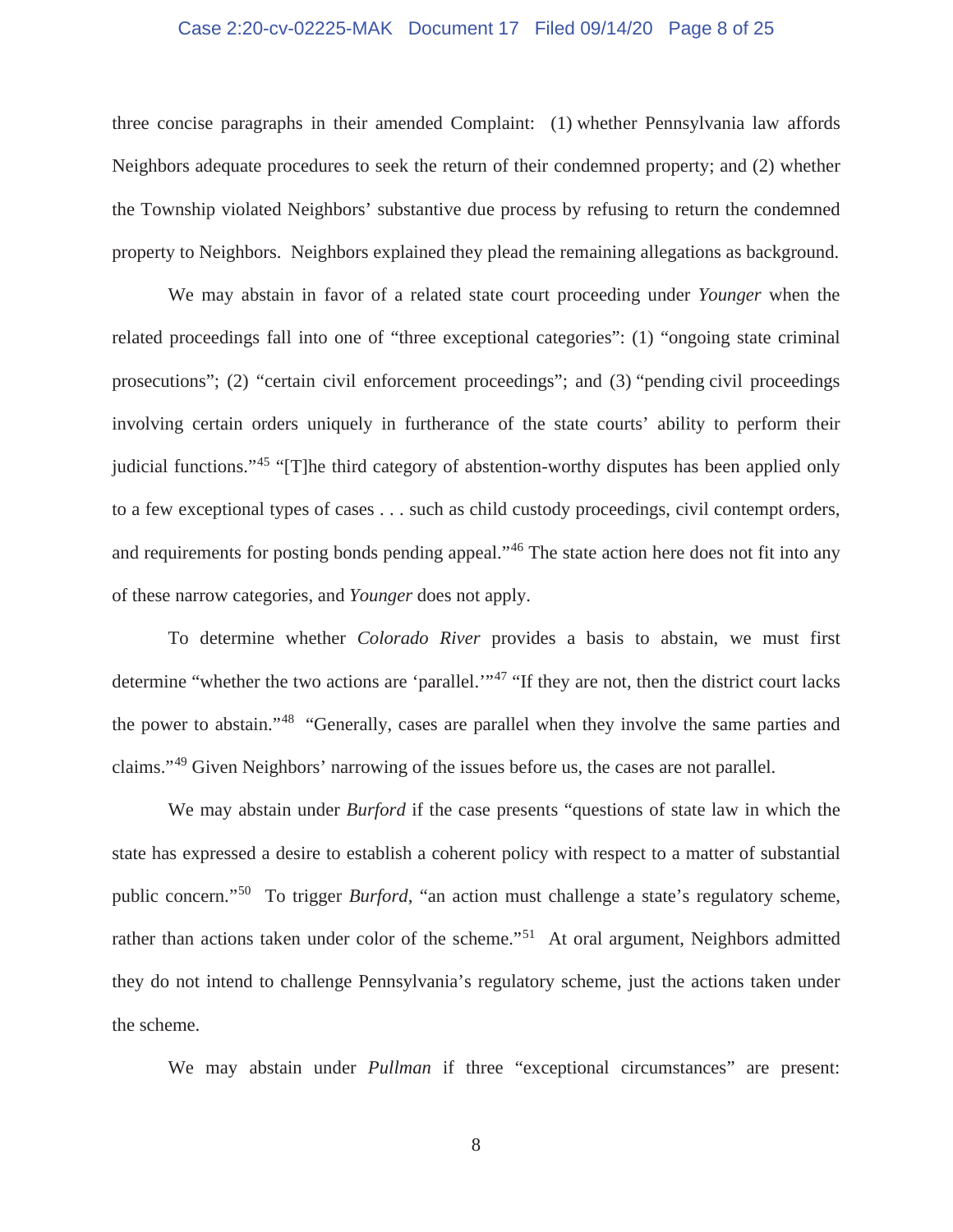### Case 2:20-cv-02225-MAK Document 17 Filed 09/14/20 Page 9 of 25

(1) "there must be uncertain issues of state law underlying the federal constitutional claims"; (2) "the state law issues must be amenable to a state court interpretation which could obviate the need to adjudicate or substantially narrow the scope of the federal constitutional claim"; and (3) "an erroneous construction of state law by the federal court would disrupt important state policies."<sup>52</sup> In other words, abstaining under *Pullman* "is proper when a state court determination of a question of state law might moot or change a federal constitutional issue presented in a federal court case."<sup>53</sup> As the issues related to "abandonment" under Section 310 of the Eminent Domain Code are not before the Commonwealth Court, a ruling by the Commonwealth Court cannot moot the constitutional question.

Although the Neighbors inartfully split their claims in two courts, we do not see a basis for abstention or dismissal based on the Neighbors now conceding their only claim before us is one not before the Pennsylvania Commonwealth Court: whether the Township's approval of the 2018 Plan with an alleged abandonment of a stated purpose violative of Pennsylvania's Eminent Domain Code violates the Neighbors' procedural or substantive due process rights.

#### **B. Neighbors have not alleged a procedural due process claim.**

The Neighbors first allege the Township violated their procedural due process rights under the Fifth Amendment. This claim is a non-starter. We dismiss the Neighbors' procedural due process claim under the Fifth Amendment "because the [D]ue [P]rocess [C]lause of the Fifth Amendment does not directly apply to actions of state officials,"<sup>54</sup> and "[t]he limitations of the Fifth Amendment restricts only federal government action."<sup>55</sup> A procedural due process claim against municipalities or state officials, like the Township and Supervisors Scribner and Fischer, must be asserted under the Fourteenth Amendment.<sup>56</sup> We dismiss the procedural due process claim without prejudice for this reason alone.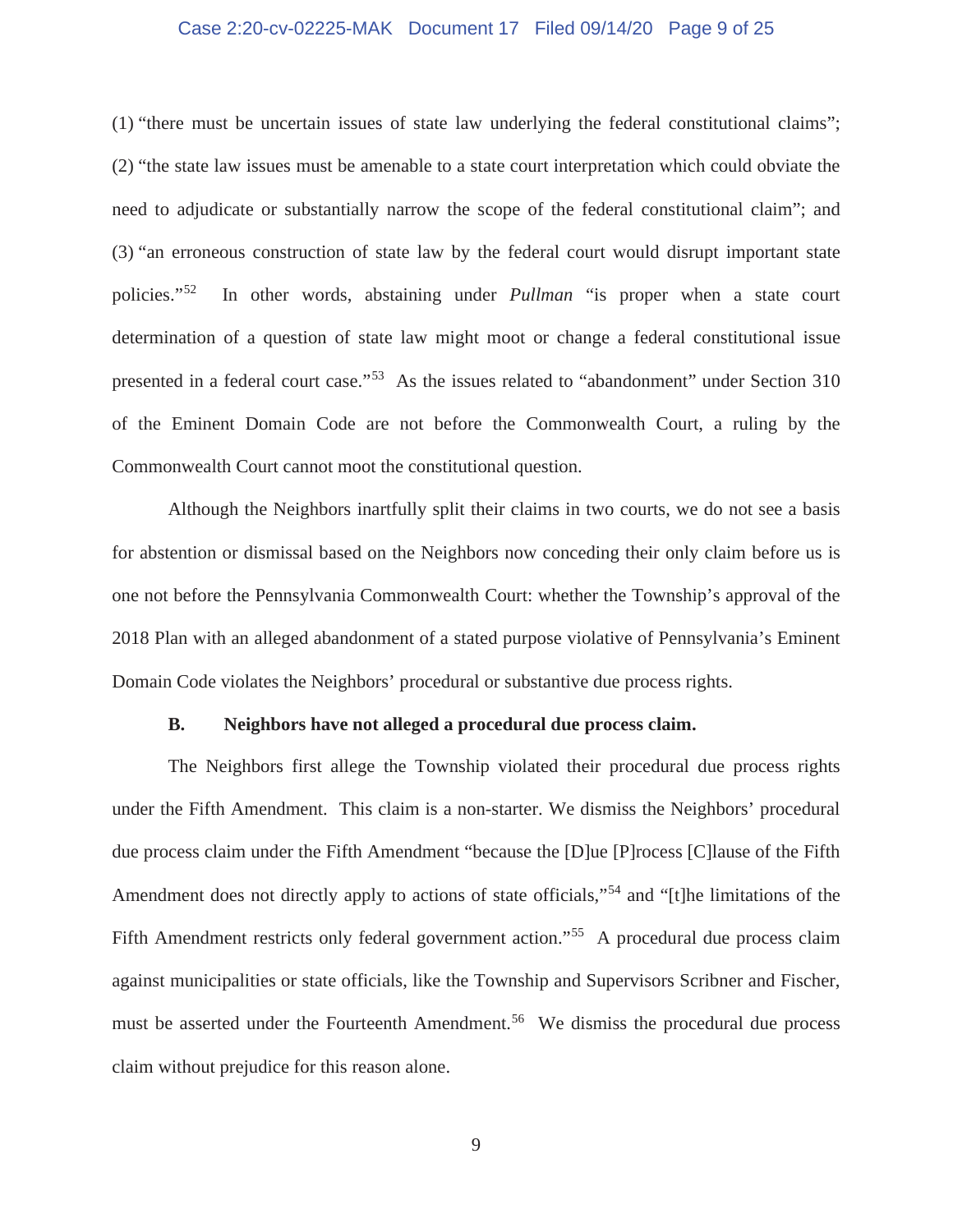### Case 2:20-cv-02225-MAK Document 17 Filed 09/14/20 Page 10 of 25

Even if the Neighbors could properly plead the correct Amendment, they fail to plead a procedural due process violation. "The Fourteenth Amendment prohibits a state from 'depriv[ing] any person of life, liberty, or property, without due process of law.'"<sup>57</sup> To state a claim for deprivation of procedural due process, the Neighbors must allege "(1) [they were] deprived of an individual interest that is encompassed within the Fourteenth Amendment's protection of 'life, liberty, or property,' and (2) the procedures available to [them] did not provide 'due process of law.'"<sup>58</sup> "[W]here a state provides a full judicial mechanism to review and challenge administrative land use decisions, the state provides adequate due process."<sup>59</sup> "In the eminent domain context, the federal constitution's due process clause is satisfied so long as property owners [have] reasonable notice of and [the] opportunity to be heard before the *final* determination of judicial questions that may be involved in the condemnation proceedings."<sup>60</sup>

Neighbors assert only one theory as to how the Township denied them due process by abandoning the public purpose under Section 310 of the Eminent Domain Code: Pennsylvania law does not provide a mechanism for them to seek the return of their condemned property if the Township abandons the public purpose for which it condemned the property.<sup>61</sup> This theory fails.

The Neighbors allege the Township abandoned the public purpose for which they condemned their property and as such the Township must return their property under Section 310 of the Pennsylvania Eminent Domain Code.<sup>62</sup> Under Section 310 of the Pennsylvania Eminent Domain Code, "[i]f a condemnor . . . abandons the purpose for which the property has been condemned, the condemnor may dispose of it," but "[i]f the property is undeveloped or has not been substantially improved," the condemnor may not dispose of the property "within ten years after condemnation" without first offering it "to the condemnee at the same price paid to the condemnee by the condemnor."<sup>63</sup> The Neighbors allege the Township condemned their property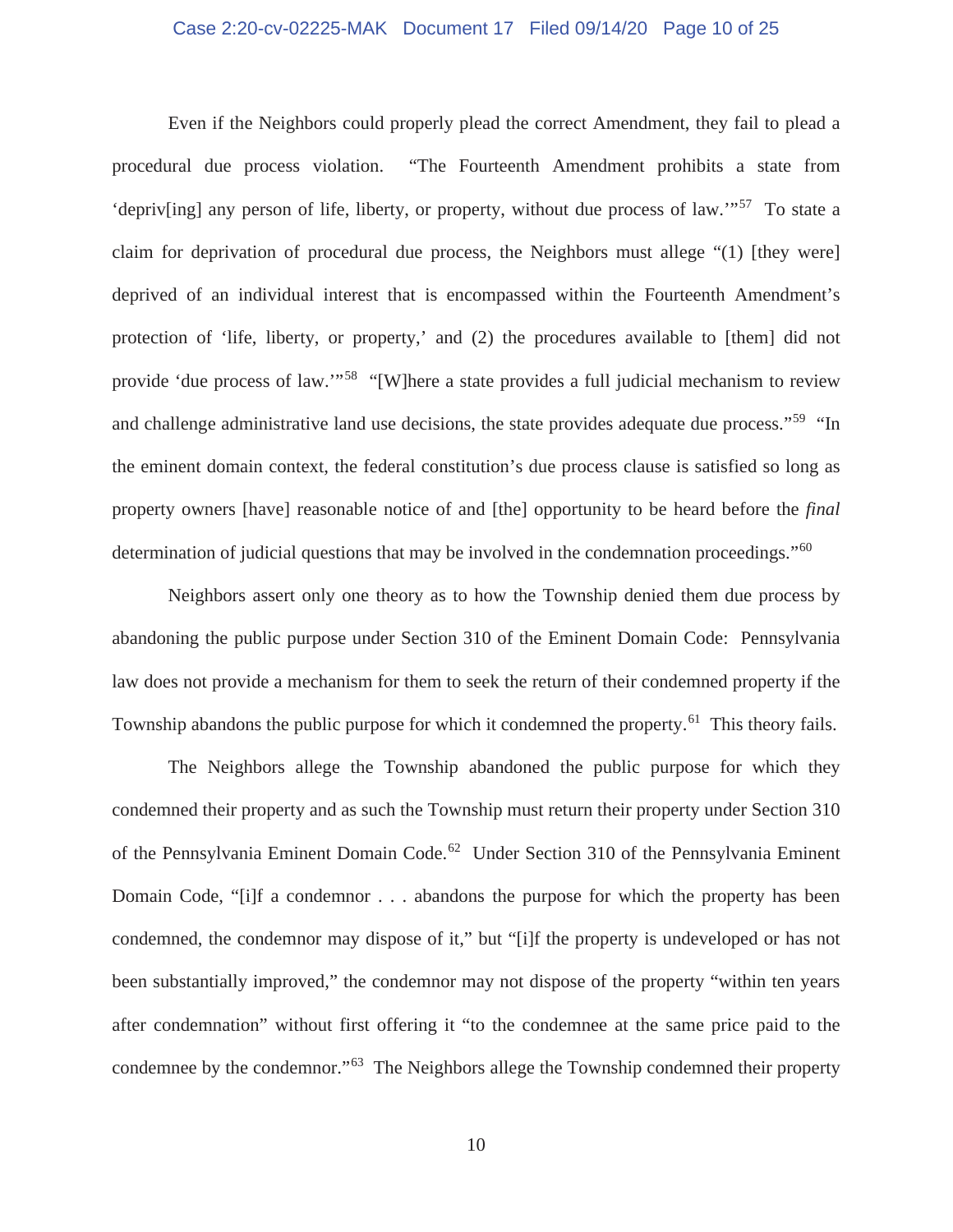### Case 2:20-cv-02225-MAK Document 17 Filed 09/14/20 Page 11 of 25

"for the construction of a new Township street" but abandoned this purpose when "the Township agreed to convey an easement for Carlino to exclusively use the condemned property" for "a sanitary sewer line," "a stormwater pipe" and "associated outfall facilities."<sup>64</sup> The Neighbors argue in "chang[ing] the purpose of the condemnation and dispos[ing] of the condemned L&R land" without first offering the land back to L&R, the Township deprived L&R of its property rights.<sup>65</sup> The Neighbors argue the Township deprived them of procedural due process because "Section 310 [of Pennsylvania's Eminent Domain Code] does not provide an express process by which" they can petition for the return of their abandoned property.<sup>66</sup>

The Neighbors' allegations do not state a procedural due process violation. As the Township rightly pointed out during oral argument, Neighbors do not plead this claim with enough specificity to withstand a motion to dismiss. The Neighbors never allege Pennsylvania law does not afford adequate mechanisms for a former landowner to seek return of their condemned property. In fact, the only reference to Section 310 of the Eminent Domain Code is a passing reference to one of the many objections Neighbors raised to the 2018 Plan with no discussion as to how this statute interplays with Neighbors' constitutional rights.<sup>67</sup> Neighbors' abandonment allegations appear in full form for the first time in Neighbors' opposition to the Township's motion to dismiss.<sup>68</sup> As it "is axiomatic that the complaint may not be amended by the briefs in opposition to a motion to dismiss," we do not consider this argument.<sup>69</sup>

If Neighbors had included in their amended Complaint allegations regarding the adequacy of Pennsylvania law, we find it unlikely these allegations would be sufficient to state a procedural due process claim. At oral argument, Neighbors struggled to articulate why exactly Pennsylvania procedures are insufficient to seek the return of the allegedly "abandoned" property. Despite the Neighbors' contention the Eminent Domain Code does not provide an

11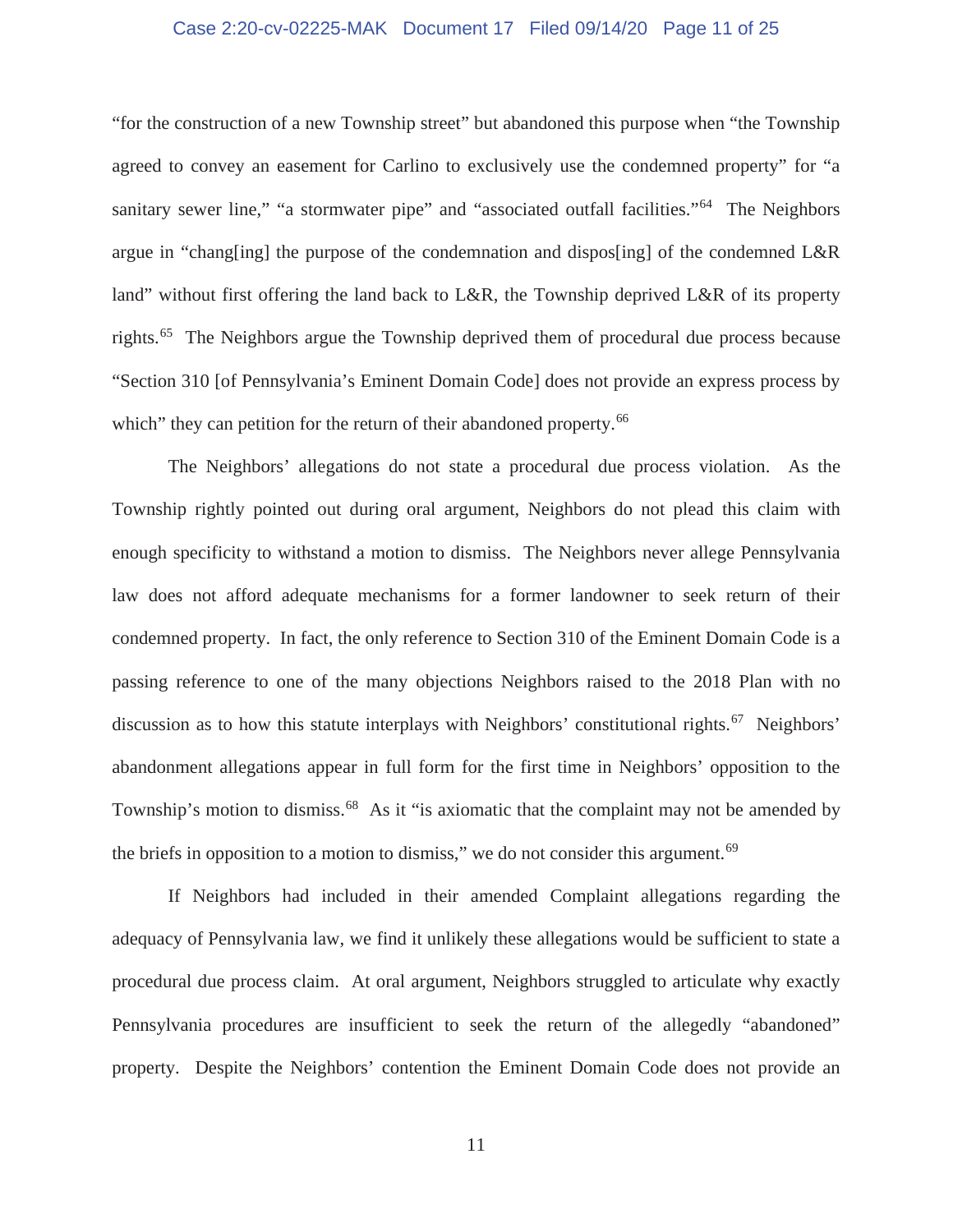### Case 2:20-cv-02225-MAK Document 17 Filed 09/14/20 Page 12 of 25

"express process by which the abandoned property is returned to the condemnee," the Neighbors had the opportunity to raise, and in fact did raise, their abandonment argument as an objection to the 2018 Plan. The Township considered and rejected the Neighbors' abandonment claims. Neighbors appealed the Township's decision to the Court of Common Pleas. The court rejected this same argument not for a procedural reason, but because the Neighbors adduced no evidence after several days of hearings before the state court judge of the Township "abandoning" the public purpose for which it condemned their property.<sup>70</sup> They had the opportunity to challenge it again in their appeal to the Commonwealth Court, but for some reason, chose not to do so. Given Neighbors have now had the opportunity in three forums to present their abandonment argument, they have been afforded "full judicial mechanisms" to review their objections to Carlino's use of the condemned land.<sup>71</sup>

We dismiss the Neighbors' procedural due process claim.

#### **C. Neighbors do not allege a substantive due process violation.**

The Neighbors allege the Township's approval of the 2018 Plan "abandoning" the stated purpose of the condemnation under Pennsylvania's Eminent Domain Code violates their substantive due process rights. We dismiss Neighbors' substantive due process claim for several reasons. At oral argument, Neighbors boiled down their entire substantive due process argument to: (1) the Township abandoned the public purpose for which it condemned Neighbors' property, triggering Section 310 of the Eminent Domain Code; (2) under Section 310 of the Eminent Domain Code, the Township cannot dispose of the property without first offering it back to Neighbors; (3) the 2018 Plan effectively disposes of the land to Carlino by allowing Carlino to use the condemned land for private purposes; (4) by allowing Carlino to use the condemned land without first offering it back to Neighbors, the Township "virtually took" the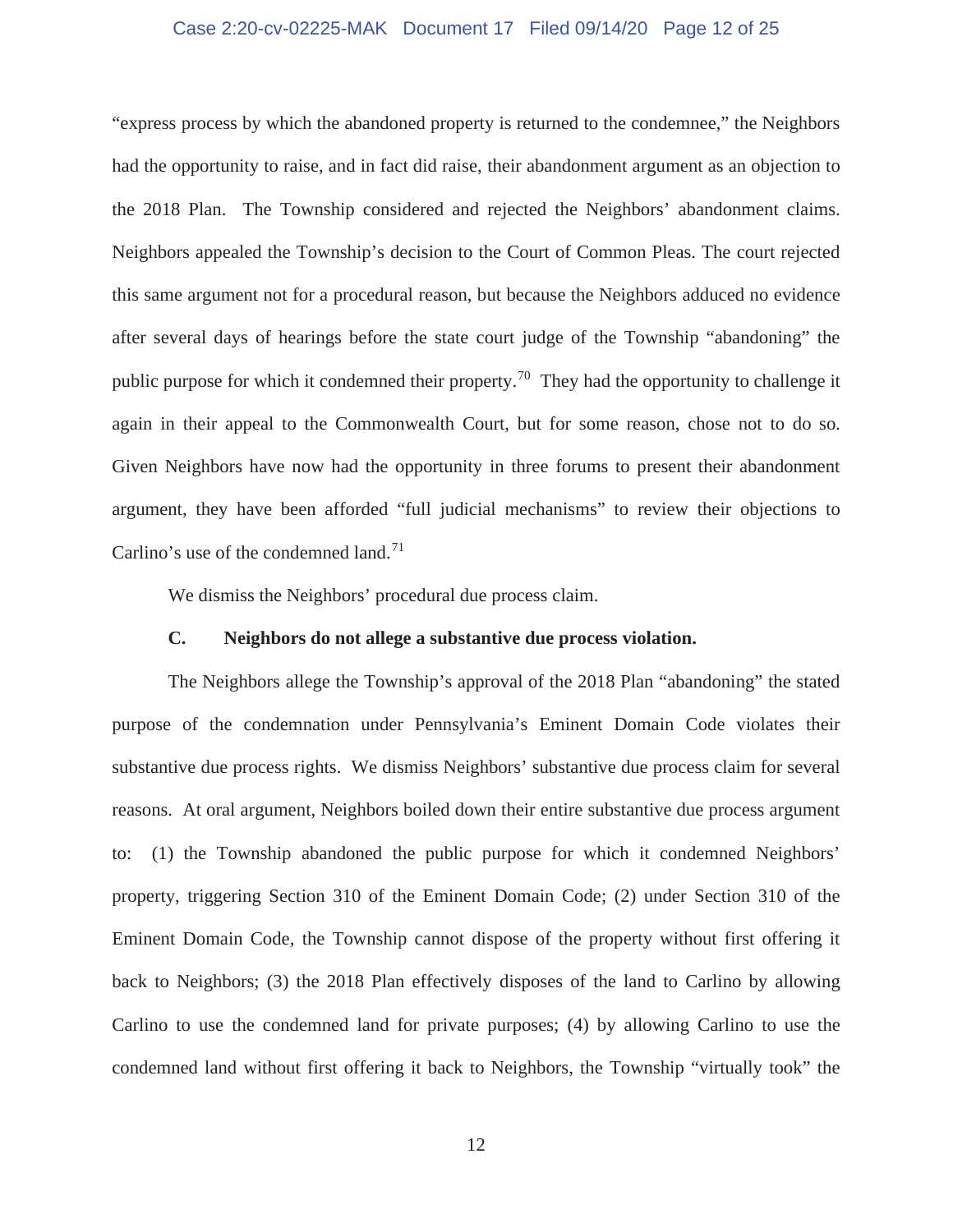### Case 2:20-cv-02225-MAK Document 17 Filed 09/14/20 Page 13 of 25

Neighbor's property; and, (5) this "virtual taking" shocks the conscience because it violates the Pennsylvania Eminent Domain Code. This argument suffers from a myriad of flaws.

There are two broad categories of substantive due process claims: those challenging legislative action, which "apply to large segments of society", and those challenging nonlegislative action, which "typically apply to one person or a limited number of persons."<sup>72</sup> The alleged Township actions reviewed today are non-legislative because they affected the Neighbors only. To state a non-legislative claim for violation of substantive due process, a plaintiff must identify a property interest to which the Fourteenth Amendment's due process protection applies<sup>"73</sup> and must allege the government deprived them of the alleged interest through an "arbitrary and capricious act."<sup>74</sup> "[G]overnment action violates substantive due process rights only when it 'shocks the conscience'."<sup>75</sup> "'[O]nly the most egregious official conduct' violates substantive due process."<sup>76</sup> A government action motivated by an "improper purpose" or taken in bad faith does not necessarily "shock the conscience"; rather, the action must bear no reasonable relation to legitimate government objectives.<sup>77</sup>

In the land use context, official conduct "shocks the conscience" only where the conduct is the product of "corruption or self-dealing, bias against an ethnic group, interference with constitutionally protected activity or a virtual 'taking' of property."<sup>78</sup> Neighbors do not meet this high bar to plead a substantive due process violation.

To find the Township pleaded a substantive due process violation, we would necessarily need to find the Township abandoned the public purpose for which it condemned the land. After several days of hearings, the Court of Common Pleas already ruled "there is no evidence to support" a "claim that the Township has abandoned the purpose for which it acquired the Condemned Property."<sup>79</sup>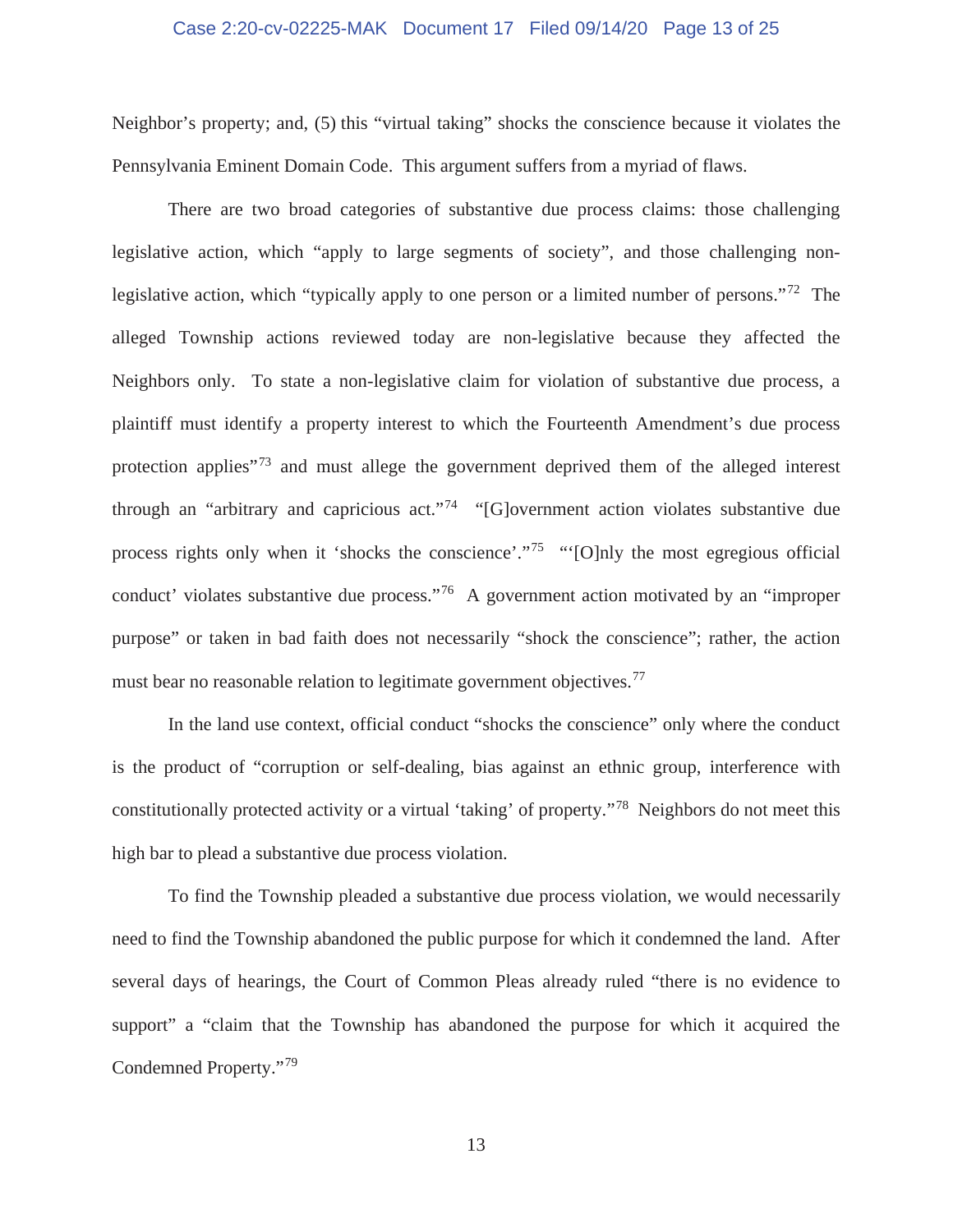### Case 2:20-cv-02225-MAK Document 17 Filed 09/14/20 Page 14 of 25

In other words, Neighbors ask us to "sit in direct review of [a] state court decision" and reverse a Pennsylvania court's application of its own law. We cannot do so under the *Rooker-*Feldman doctrine. Our Court of Appeals has held, "there are four requirements that must be met for the *Rooker–Feldman* doctrine to apply: (1) the federal plaintiff lost in state court; (2) the plaintiff 'complains of injuries caused by [the] state-court judgments'; (3) those judgments were rendered before the federal suit was filed; and (4) the plaintiff is inviting the district court to review and reject the state judgments."<sup>80</sup> This case satisfies all four factors. Neighbors presented this exact argument to the Court of Common Pleas and lost on April 16, 2020—one month before they filed this case.<sup>81</sup> Neighbors invite us to review and reject the Court of Common Pleas's ruling to resolve their alleged injuries here. As the Supreme Court has stated, "[t]his the district court may not do."<sup>82</sup>

Neighbors also have not alleged the Township deprived them of a constitutionally protected property interest. Neighbors have not clearly articulated the exact nature of the property interest at issue. While the Neighbors undoubtedly have a constitutionally protected interest in real property they own, the Neighbors do not have an ownership interest in the condemned land. <sup>83</sup> The Township condemned the land under a Declaration of Taking, which the Commonwealth Court determined to be a lawful taking under the Pennsylvania Eminent Domain Code.<sup>84</sup> Neighbors admit the Township paid just compensation for the land. <sup>85</sup> Any ownership interest Neighbors had is extinguished.

Construing the amended Complaint in the light most favorable to the Neighbors, we infer Neighbors are arguing they have a constitutionally protected interest in their expectancy of an offer to re-purchase the land from the Township in the event the Township first abandons the public purpose and then seeks to dispose of the land within ten years of the condemnation under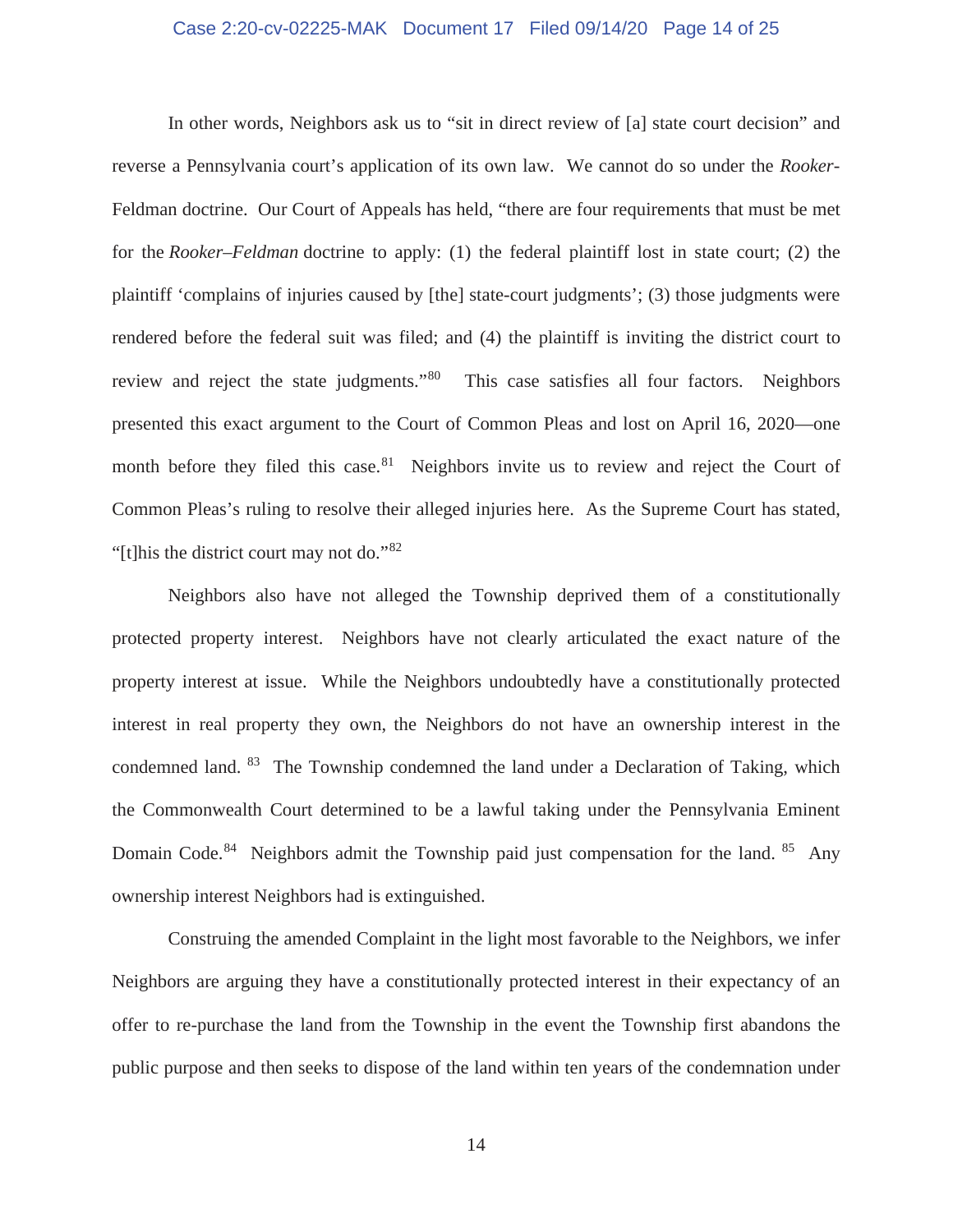#### Case 2:20-cv-02225-MAK Document 17 Filed 09/14/20 Page 15 of 25

Section 310 of the Eminent Domain Code. In other contexts, courts have held a party's expectancy in a constitutionally protected interest may give rise to procedural due process protection if the expectancy is not "mere[ly] subjective," but rather comes from a policy, practice or statute.<sup>86</sup> For Neighbors' expectancy in an offer to repurchase the property to arise under Section 310 of the Eminent Domain Code, several conditions must exist: (1) the Township cannot have improved the property; (2) the Township must abandon the public purpose; (3) the Township must seek to dispose of the land; and (4) fewer than ten years must have elapsed since the condemnation.<sup>87</sup> As discussed above, a Pennsylvania court has already ruled one of triggering events—the Township's abandonment of the public purpose—has not occurred.<sup>88</sup> Also Neighbors concede the Township transferred the condemned land, not to Carlino, but to PennDOT.<sup>89</sup> As the conditions precedent for Neighbors' expectancy to arise have not occurred, we cannot find the Township deprived Neighbors of a constitutionally protected interest in this expectancy.

But even assuming Neighbors pleaded the Township deprived them of a constitutionally protected interest in an offer to re-purchase the condemned property, the Township's refusal to re-offer Neighbors the land does not "shock the conscience." The Neighbors do not allege the Township's actions amounted to "bias against an ethnic group" or "interference with constitutionally protected activity."<sup>90</sup> They instead allege the Township committed a "virtual 'taking' of property" sufficient to meet the "conscience-shocking" standard. Neighbors rely on two cases to support their argument: *Seitz* and *Willis*.

In *Seitz v. East Nottingham Township*, Judge McHugh found the landowners adequately pleaded "conscience-shocking conduct" by alleging the government "illegally seized Plaintiffs' real property without providing just compensation. At oral argument, Neighbors argued this case

15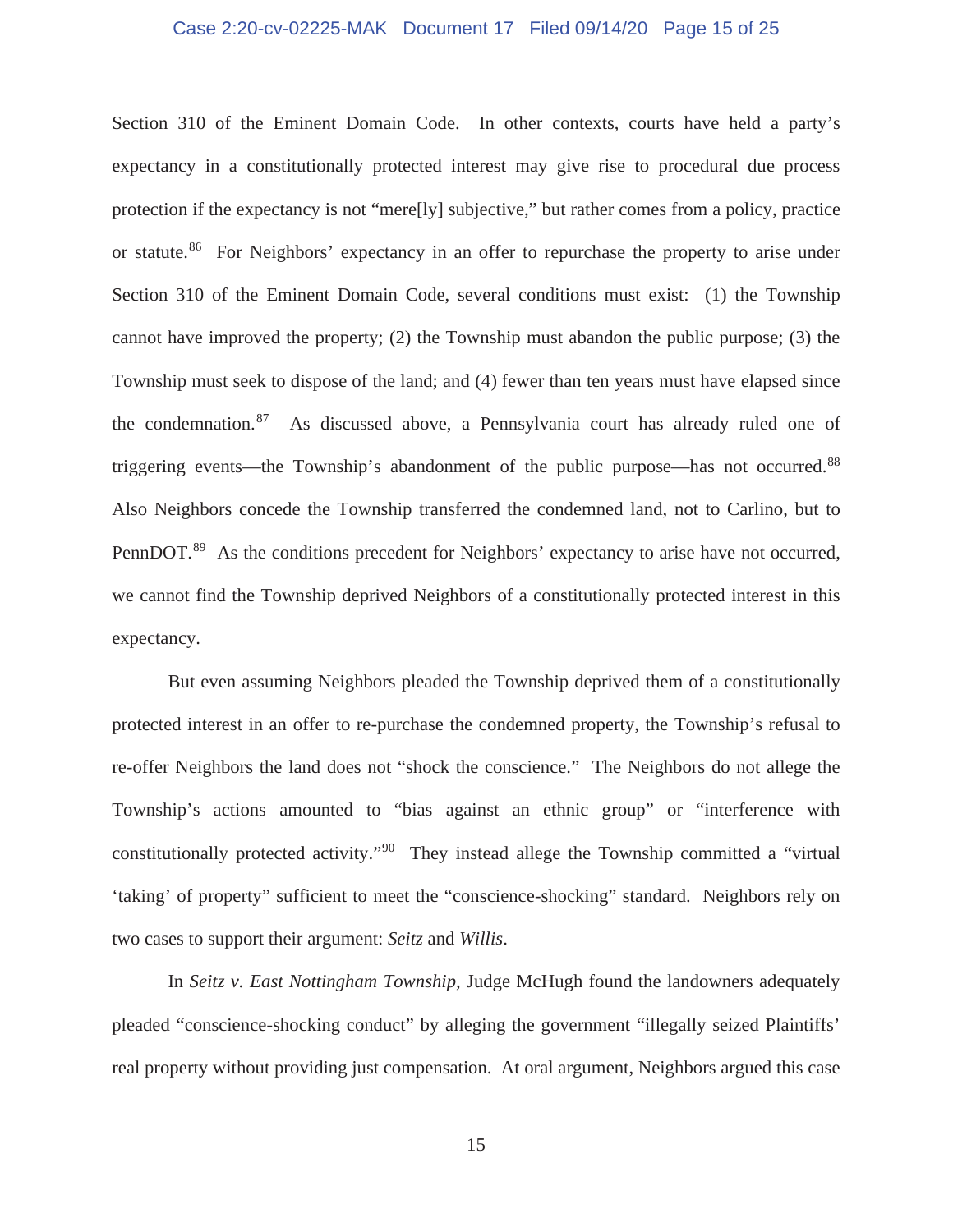### Case 2:20-cv-02225-MAK Document 17 Filed 09/14/20 Page 16 of 25

stands for the proposition a violation of the Eminent Domain Code may "shock the conscience." But Judge McHugh's holding did not hinge on any alleged violation of the Eminent Domain Code. Rather, Judge McHugh found a virtual taking because "the facts asserted amount[ed] to a claim of an unconstitutional taking [of real property] without just compensation."<sup>91</sup> Here we do not have a taking of real property without just compensation—an act expressly prohibited by the Pennsylvania and United States Constitutions. Instead, we have the Township's decision not to offer the condemnee an opportunity to repurchase condemned land for which the Township paid just compensation—an act barred by the Pennsylvania Eminent Domain Code if and only if several conditions not present here exist. As Neighbors do not plead an unconstitutional taking without just compensation, we do not find *Seitz* applicable here.

Neighbors also rely on *Willis.* In *Willis v. Carrol Township*, Judge Conner determined a landowner adequately pleaded "conscience shocking conduct" where the government, hoping to purchase the landowner's property for a low price, (1) used threats of eminent domain to prevent the landowner from selling property to a third party; (2) imposed unreasonable conditions on the landowner's property; and (3) filed an erroneous declaration of taking on the landowner's property.<sup>92</sup> Judge Conner found these allegations constituted a "virtual taking" of the landowner's real property and "self-dealing" sufficient to shock the conscience. Again, Judge Connor's opinion had nothing to do with an alleged violation of the Eminent Domain Code. Rather, he found the Township's actions deprived landowner of his ability to use, enjoy or sell his property and constituted self-dealing.<sup>93</sup> Here the Township has not infringed on any present ownership Neighbors have in any real property nor have they engaged in self-dealing, they simply are withholding an offer to repurchase property Neighbors no longer own. We have no basis on this pleading to find this decision "shocks the conscience."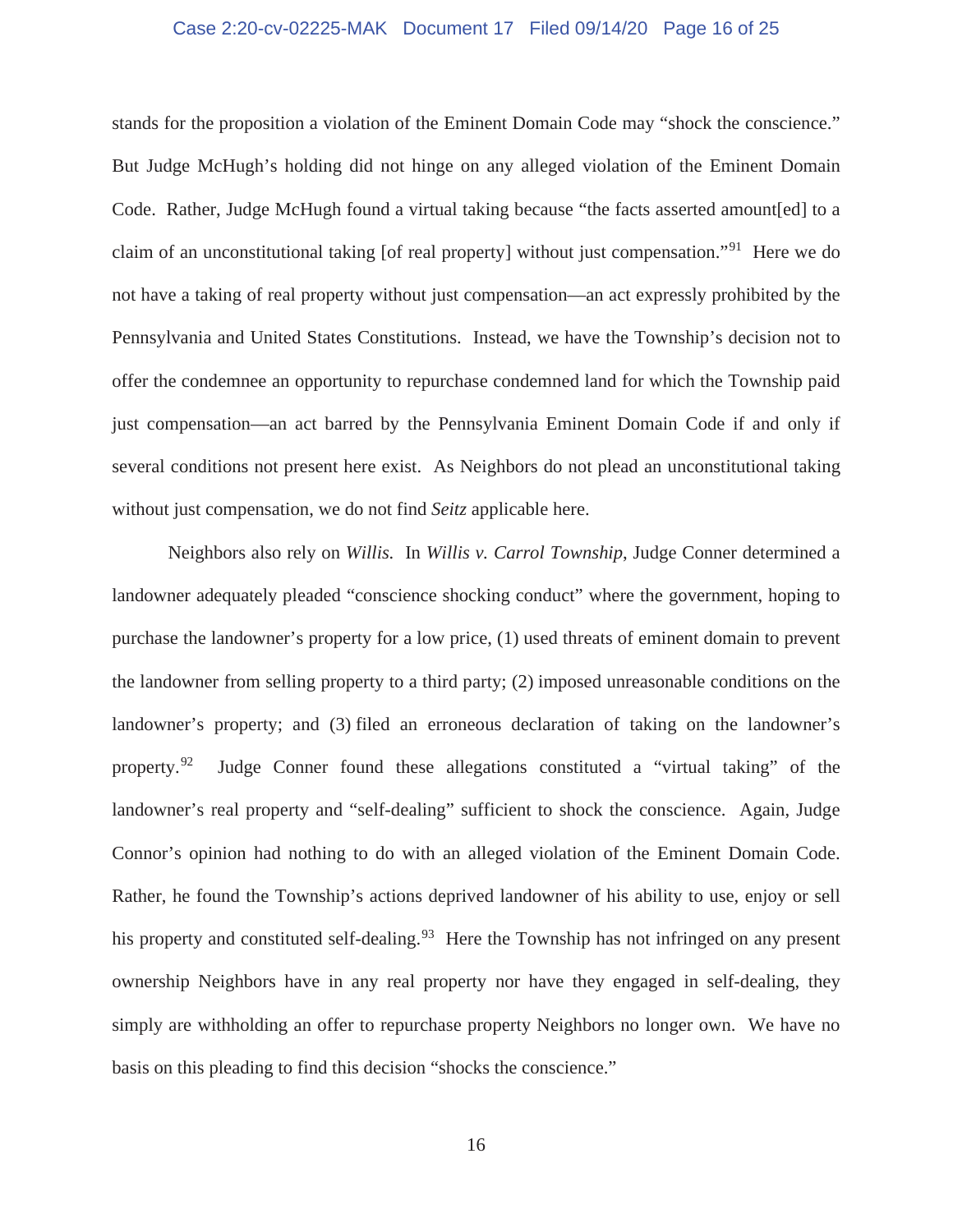### Case 2:20-cv-02225-MAK Document 17 Filed 09/14/20 Page 17 of 25

Neighbors overlook several cases finding a violation of Pennsylvania's Eminent Domain Code does not, standing alone, shock the conscience. For example, in *Whittaker v. County of Lawrence*, Judge Fischer dismissed a substantive due process claim challenging a condemnation even though "[t]he Commonwealth Court conclusively determined that the takings at issue in [*Whittaker*] were violative of Pennsylvania law" and the landowners alleged "the Defendants acted in bad faith by condemning their property."<sup>94</sup> Judge Fischer determined allegations of a bad faith violation of state law do not, own their own, shock the conscience. Our Court of Appeals affirmed.<sup>95</sup> In *Hynoski v. Colombia County Development Authority*, Judge Brann dismissed landowners' substantive due process claims the government "used contrived evidence" to forcibly relocate them and took their property "by fraudulent and improper means."<sup>96</sup> Judge Brann found these allegations did not "shock the conscience" even though the alleged conduct probably violated Pennsylvania law.<sup>97</sup>

Given the conduct alleged here is far less egregious than the conduct alleged in *Whittaker* and *Hyonoski*, we find the alleged conduct does not "shock the conscience." The Township lawfully took Neighbors' property and paid just compensation for the land.<sup>98</sup> A Pennsylvania court ruled the Township did not "abandon" the public purpose for which it condemned this land following days of evidentiary hearings. The Pennsylvania court found the Township had no obligation under Section 310 of the Eminent Domain Code to offer to return the property under Pennsylvania law.<sup>99</sup> On these plead facts, we cannot determine the failure to return the property to Neighbors "shocks the conscience."

Neighbors fail to plead a substantive due process claim.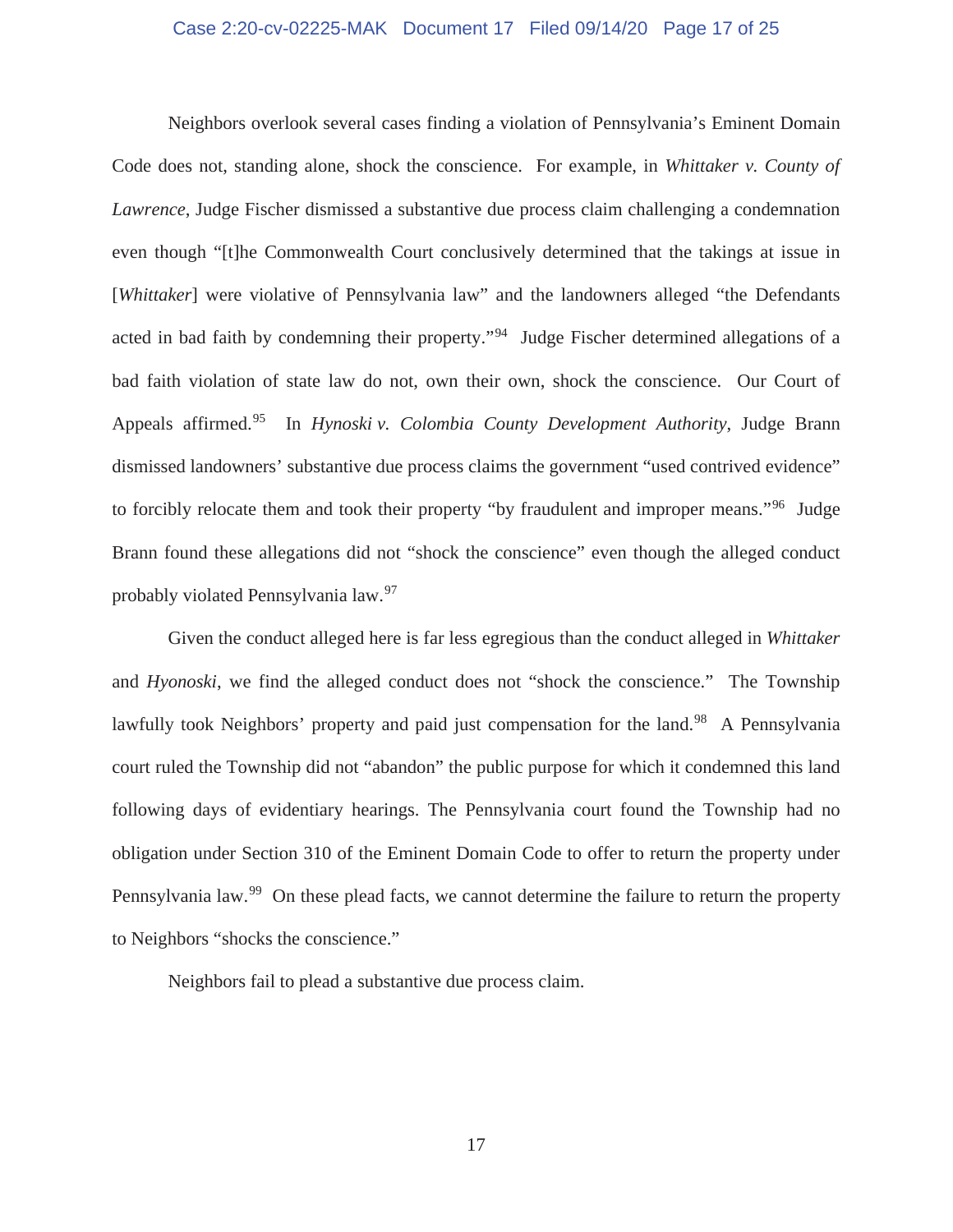#### **D. The Neighbors fail to plead a conspiracy to violate their due process rights.**

The Neighbors have not properly pleaded a violation of their procedural or substantive due process rights. Absent pleading a violation, we must dismiss their conspiracy to violate claims. To state a claim for civil conspiracy, the Neighbors must plead: "(1) the existence of a conspiracy involving state action; and (2) a deprivation of civil rights in furtherance of the conspiracy by a party to the conspiracy.'"<sup>100</sup> "Unlike in the criminal conspiracy context, where the crime lies in the agreement itself, a cause of action for civil conspiracy requires a distinct underlying tort as a predicate to liability."<sup>101</sup> Where the underlying claim is properly dismissed, "the conspiracy claim must be dismissed as well."<sup>102</sup> Because the Neighbors do not plead an underlying constitutional violation, they do not plead a conspiracy to violate the Due Process Clause.

Even if the Neighbors adequately plead an underlying constitutional violation, "to state a claim under § 1985(3), a plaintiff must show, among other things a conspiracy that is 'motivated by a racial or class based discriminatory animus."<sup>103</sup> The Neighbors do not come close to such an allegation.

## **III. Conclusion**

After years of township hearings and state court disputes resulting in multiple levels of judicial scrutiny, Brandywine Village Associates, L&R, and John R. Cropper now allege East Brandywine Township and its Supervisors Jay G. Fischer and Kyle Scribner deprived them of procedural due process under the Fifth Amendment and substantive due process under the Fourteenth Amendment and conspired to deprive them of these procedural and substantive due process rights. These neighboring landowners fail to state a claim for which relief can be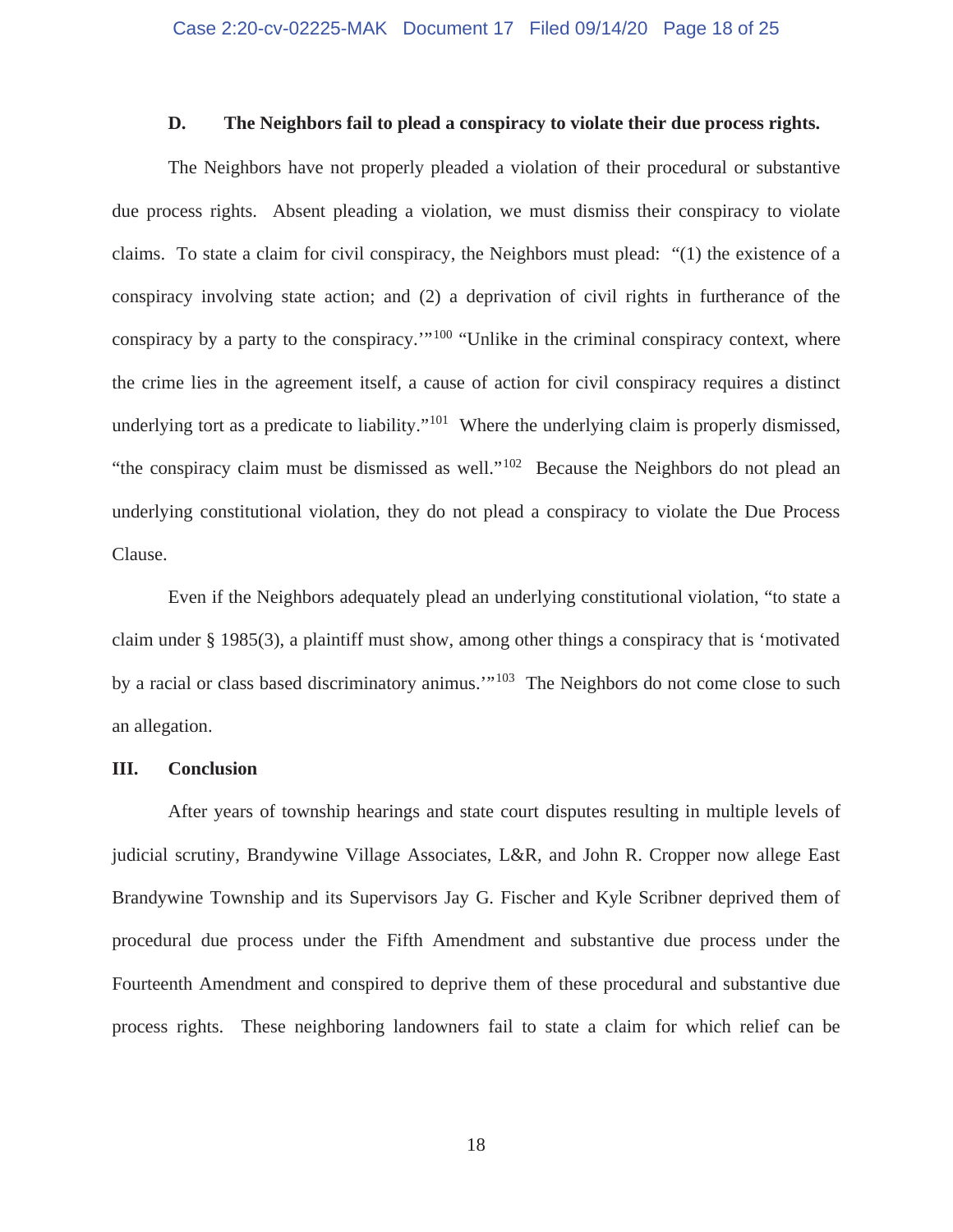# Case 2:20-cv-02225-MAK Document 17 Filed 09/14/20 Page 19 of 25

granted under these theories.<sup>104</sup> We dismiss their amended Complaint without prejudice if they can plausibly plead these claims consistent with Federal Rules 8 and 11.

 $^{2}$  *Id.* at  $\P$  12.

<sup>3</sup> *Id.* at ¶ 13.

 $4$  *Id.* at  $\P$  14.

 $<sup>5</sup>$  *Id.* at  $\P$  15-16.</sup>

<sup>6</sup> *Id.* at ¶ 16.

<sup>7</sup> *Id.* at  $\P$  18-19. John Cropper is a named Plaintiff as the predecessor to the Brandywine Village Associates although it is unclear his standing to challenge 2019 Township decisions.

<sup>8</sup> *Id.* at ¶ 25.

<sup>9</sup> *Id.* ¶¶ 26-27.

<sup>10</sup> *Id.*, at ¶ 28.

<sup>11</sup> *Id.* at ¶¶ 29-31.

<sup>12</sup> *Id.* at ¶¶ 32-33.

<sup>13</sup> *Id.* at ¶ 34.

<sup>14</sup> *Id.* at ¶¶ 34-36.

<sup>15</sup> *Id.* at ¶ 37.

<sup>16</sup> *Id.*

<sup>17</sup> *Id.* ("The court reversed the Township's approval on two grounds: (a) use of another landowner's property without the owner's consent, and (b) characterizing a portion of the Connector Road as a private driveway so that the Carlino plan could avoid compliance with certain zoning requirements.").

 $18$  *Id.* at  $\P$  41.

<sup>19</sup> *Id.* at ¶ 45.

<sup>&</sup>lt;sup>1</sup> ECF Doc. No. 7 (Amended Complaint) at  $\P$  10.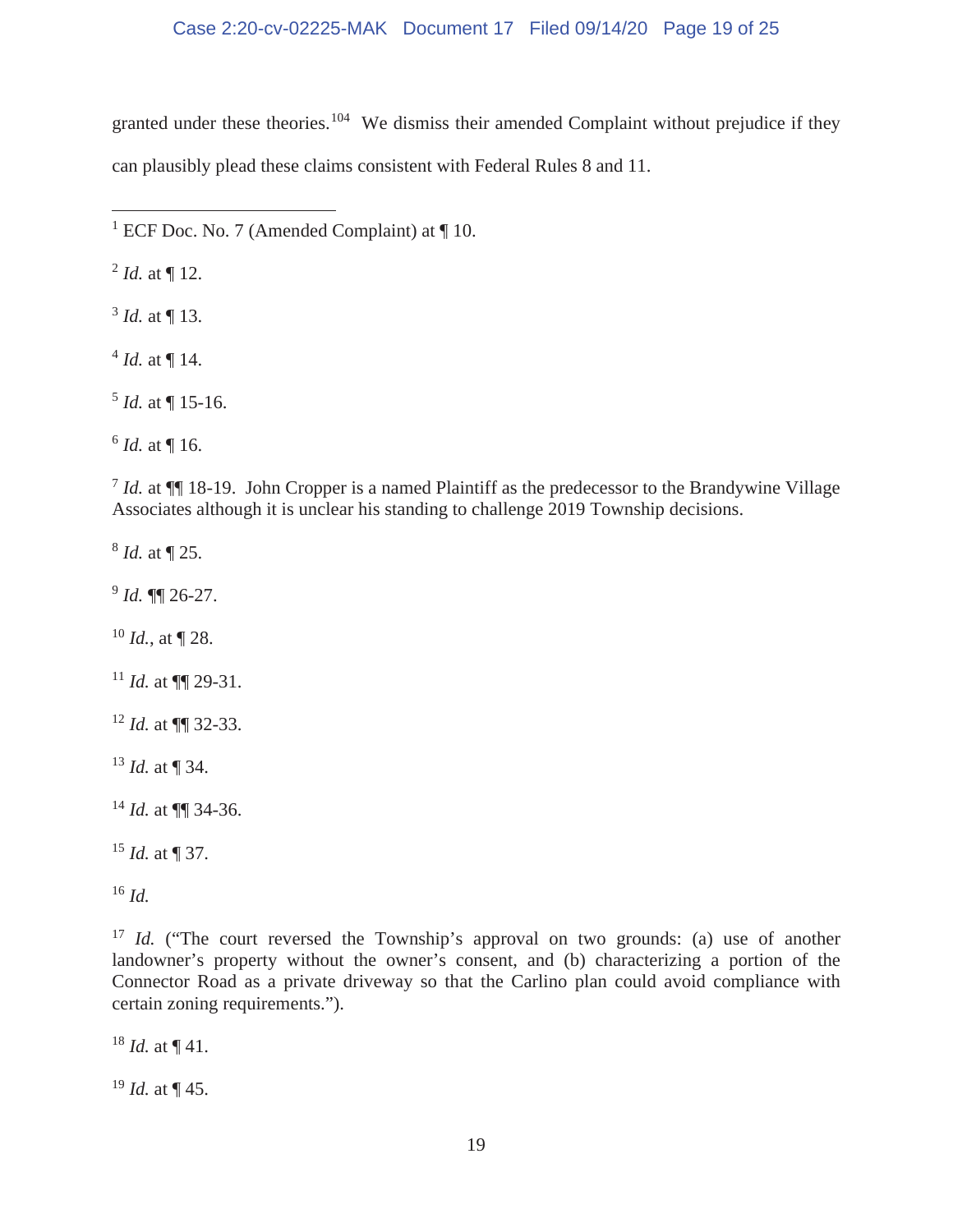<sup>20</sup> ECF Doc. No. 7-4 at 2.

<sup>21</sup> ECF Doc. No. 7 at  $\P$  47.

<sup>22</sup> *See Condemnation in Fee Simple Title to 0.069 Acres of Vacant Land and Certain Easements*, No. 2014-11237, 2018 WL 3213113, at \*4 (Pa. Commw. Ct. 2018). When deciding a motion to dismiss under Federal Rule of Civil Procedure 12(b)(6), we may only consider the "complaint, exhibits attached to the complaint, matters of public record, as well as undisputedly authentic documents if the complainant's claims are based upon these documents." *Mayer v. Belichick*, 605 F.3d 223, 230 (3d Cir. 2010) (citing *Pension Benefit Guar. Corp. v. White Consol. Indus., Inc*., 998 F.2d 1192, 1196 (3d Cir. 1993)). Declarations of taking, landowners' objections to a taking, and state court opinions regarding those objections constitute "matters of public record," which we can consider on a motion to dismiss. *Hynoski v. Columbia Cty. Redevelopment Auth*., 941 F. Supp. 2d 547, 555–56 (M.D. Pa. 2013); *see also See S. Cross Overseas Agencies, Inc. v. Wah Kwong Shipping Grp. Ltd.*, 181 F.3d 410, 413 (3rd Cir. 1999) (taking judicial notice of an earlier court opinion as a matter of public record). The parties rely heavily on references to the state court proceedings, which constitute matters of public record, so we consider them here.

<sup>23</sup> *Id.* at \*4-7.

<sup>24</sup> *Id.* at \*7.

- <sup>25</sup> ECF Doc. No. 7, at  $\P$  52.
- $^{26}$  *Id.* at ¶ 60.

<sup>27</sup> *Id.* at ¶ 59.

<sup>28</sup> *Id.* at ¶ 61.

<sup>29</sup> *Id.* at ¶¶ 62-63.

<sup>30</sup> *Id.* at ¶ 65. Neighbors allege they discovered the Township sought to delete emails and destroy hard drives and held "secret meetings" with Carlino in violation of the Pennsylvania Sunshine law. *Id.* at  $\P$  66-67. They further allege the Board of Supervisors refused to recuse themselves from consideration of the 2018 Plan. *Id.* at ¶ 68. During oral argument, Neighbors made clear these allegations are plead as merely background not meant to satisfy the elements necessary for their substantive and procedural due process claims.

 $31$  *Id.* at  $\P$  68.

 $32$  *Id.* at ¶ 69.

<sup>33</sup> *Id.* at ¶ 73. Neighbors include allegations in their amended Complaint about a "second decision" allegedly issued two weeks after the hearing. Neighbors made clear during oral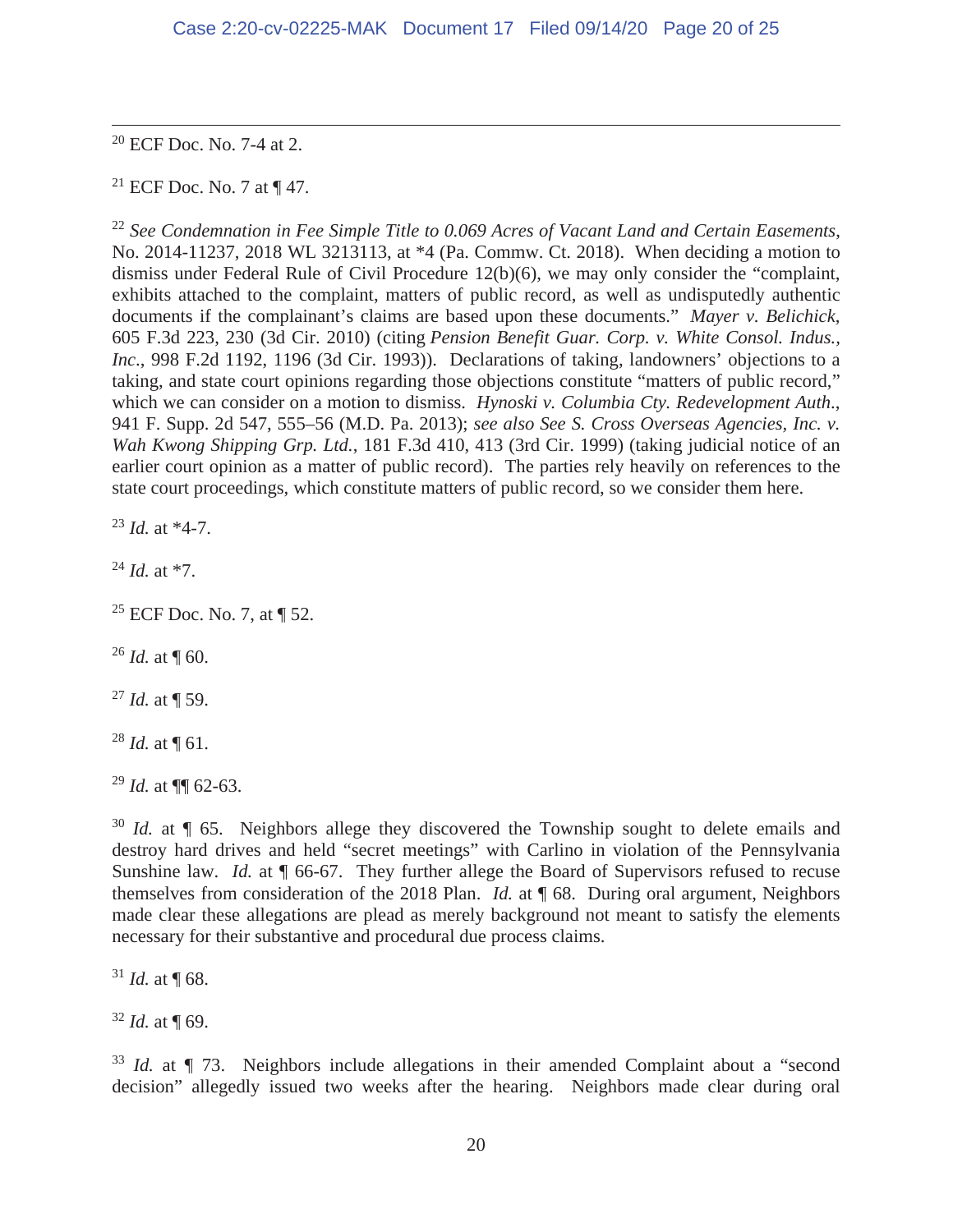argument these allegations are simply background and do not provide a basis for their substantive or procedural due process claims.

<sup>34</sup> ECF Doc. No. 7 at ¶ 81.

<sup>35</sup> ECF Doc. No. 12-1 at 39.

<sup>36</sup> *Id.* at 3.

<sup>37</sup> *Id.* at 10-39. Judge Griffith further found the Township did not abuse its discretion in the 2018 Plan approval; claims about the illegality of the Memorandum of Understanding lacked merit; there is nothing illegal or improper about Supervisors Fischer's or Scribner's involvement in the approval of the 2018 Plan; the "Connector Road is intended as a public road for use by the general public and is not necessary for the development of [Carlino's] Property." The Neighbors are now appealing these decisions to the Pennsylvania Commonwealth Court.

 $38$  ECF Doc. No. 15. We ordered the Township file a notice of supplemental authority "attaching all statements of issues complained of on appeal filed in the Pennsylvania Commonwealth Court" and scheduled oral argument to address, among other things, the effect of the public records in the Commonwealth Court appeal upon the justiciability of the constitutional issues.

<sup>39</sup> *Id.*

 $40$  Our review of the Neighbors' amended Complaint under Rule 12(b)(6) requires we consider all "factual allegations as true, construe the complaint in the light most favorable to the plaintiff" and decide if the plaintiff has stated a claim for relief. *Fowler v. UPMC Shadyside*, 578 F.3d 203, 210 (3d Cir. 2009). We emphasize a plaintiff must allege "more than labels and conclusions" and actually plead facts in their complaint. *Bell Atlantic Corp. v. Twombly*, 550 U.S. 544, 555 (2007). A plaintiff fails to advance past the pleading stage if the complaint contains only a "formulaic recitation of the elements" of their claim. *Id.* The complaint need not include facts which undeniably establish the cause of action but must include "enough" to state a plausible claim for relief. *Id.* at 570. The factual allegations in the complaint must be strong enough for us to "draw a reasonable inference" the plaintiff is entitled to relief. *Fowler*, 578 F.3d at 210.

Our Court of Appeals established a three-prong test for reviewing a complaint subject to a Rule 12(b)(6) motion. *Connelly v. Lane Constr. Corp.*, 809 F.3d 780 (3d Cir. 2016). We must assess the "elements" of the plaintiff's claims, discard statements which "are no more than conclusions," and take all "well-pleaded factual allegations" from the complaint as true to determine whether the plaintiff has stated a claim for relief. *Id.* at 787. Moreover, the complaint does not need to establish a *"prima facie* case" at the pleading stage. *Id.* at 789.

<sup>41</sup> ECF Doc No. 1. The Township moved to dismiss on July 15, 2020. ECF Doc. No. 6. Neighbors amended their complaint. ECF Doc. No. 7.

 $42$  ECF Doc. No. 12.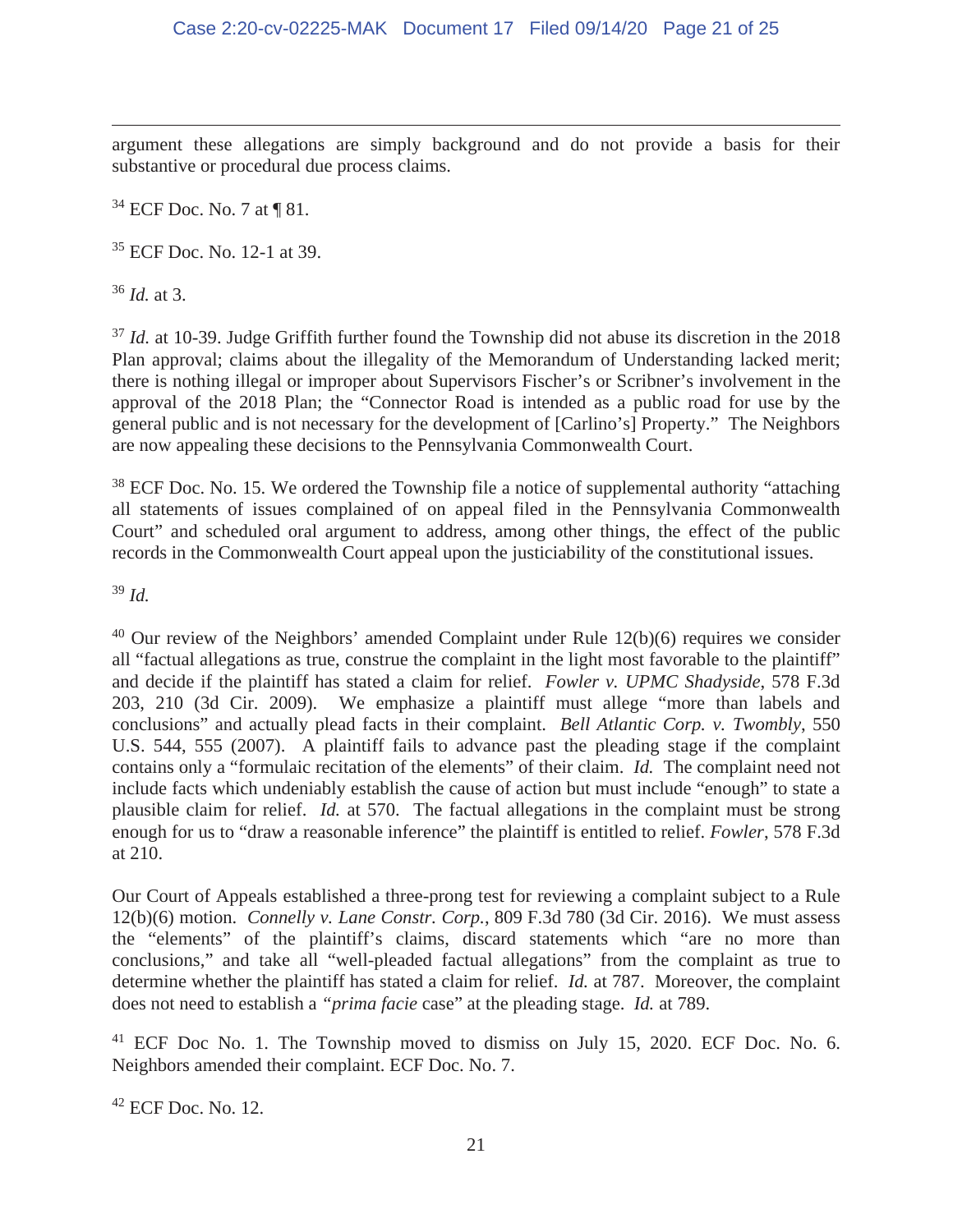<sup>43</sup> To plead a *Monell* claim, a plaintiff must plead a constitutional violation. *See Natale v. Camden Cnty. Corr. Facility*, 318 F.3d 575, 583-84 (3d Cir. 2003). As Landowners have not pleaded a constitutional violation, their *Monell* claim necessarily fails.

<sup>44</sup> *Younger v. Harris*, 401 U.S. 37 (1971); *Burford v. Sun Oil Co.*, 319 U,S, 315 (1943); *Colorado River Water Conserv. Dist. v. United States*, 424 U.S. 800 (1976); *Railroad Comm'n of Tex. v. Pullman Co.*, 312 U.S. 496 (1941).

<sup>45</sup> *Malhan v. Sec'y United States Dep't of State*, 938 F.3d 453, 462 (3d Cir. 2019).

<sup>46</sup> *Godfrey v. Upland Borough*, 246 F. Supp. 3d 1078, 1094 & nn.73-74 (E.D. Pa. 2017).

<sup>47</sup> *Ryan v. Johnson*, 115 F.3d 193, 195–96 (3d Cir. 1997) (citing *Colorado River Water Conservation Dist. v. United States*, 424 U.S. 800, 817 (1976).

<sup>48</sup> *Id.*

<sup>49</sup> *Id.*

<sup>50</sup> *Nat'l City Mortg. Co. v. Stephen*, 647 F.3d 78, 83 (3d Cir. 2011).

<sup>51</sup> *Gov't Emps. Ins. Co v. Tri Cty. Neurology & Rehab*. LLC, 721 F. App'x 118, 122 (3d Cir. 2018) (citing *Addiction Specialists, Inc. v. Twp. of Hampton*, 411 F.3d 399, 40910 (3d Cir. 2005)).

<sup>52</sup> *Planned Parenthood of Cent. N.J. v. Farmer*, 220 F.3d 127, 149 (3d Cir. 2000).

<sup>53</sup> *Nat'l City Mortg. Co.*, 647 F.3d at 83.

<sup>54</sup> *Nicolette v. Caruso*, 315 F. Supp. 2d 710, 718 (W.D. Pa. 2003) (citing *Huffaker v. Bucks Cnty. Dist. Att'y's Off.*, 758 F. Supp. 287, 290 (E.D. Pa. 1991)). We are aware the takings clause of the Fifth Amendment applies to state officials through the Fourteenth Amendment, but Neighbors do not plead a takings claim. *See* ECF Doc. No. 7; ECF Doc. No. 13.

<sup>55</sup> *Id.* (citing *Nguyen v. U.S. Catholic Conf.*, 719 F.2d 52, 54 (3d Cir. 1983)).

<sup>56</sup> *Id.*

<sup>57</sup> *McLaughlin v. Forty Fort Borough*, 64 F. Supp. 3d 631, 639 (M.D. Pa. 2014) (citing U.S. CONST. amend. XIV, § 1).

<sup>58</sup> *Hill v. Borough of Kutztown*, 455 F.3d 225, 233-34 (3d Cir. 2006) (citing *Alvin v. Suzuki*, 227 F.3d 107, 116 (3d Cir. 2000)).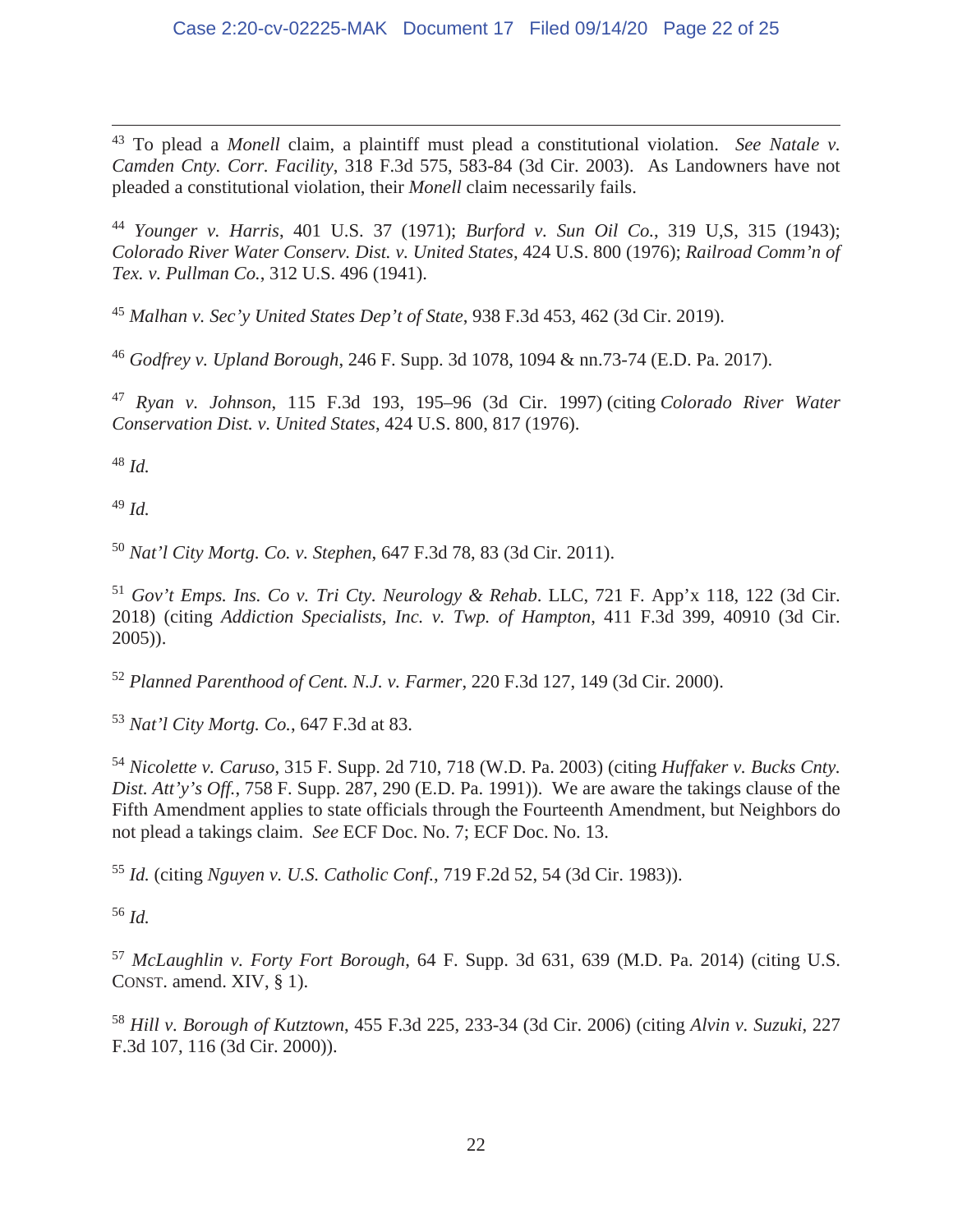<sup>59</sup> *Westrum Land Dev. Corp. v. Whitpain Twp.*, No. 01-55355, 2002 WL 32351106, at \*6 (E.D.Pa. Oct. 23, 2002) (citing *DeBlasio v. Zoning Bd., et.al.*, 53 F.3d 592, 597 (3d Cir. 1995), *abrogated on other grounds by United Artists Theatre Circuit, Inc. v. Twp. of Warrington, PA*, 316 F.3d 392, 400 (3d Cir. 2003)).

<sup>60</sup> *RLR Invs, LLC v. Town of Kearny*, 386 Fed. App'x. 84, 89 (3d Cir. 2010) (alterations in original).

 $61$  ECF Doc. No. 13-1 at 18. Neighbors abandoned all other potential procedural due process arguments during oral argument.

<sup>62</sup> ECF Doc. No. 13-1 at 14-16.

<sup>63</sup> 26 Pa. Cons.Stat. § 310 (2006).

<sup>64</sup> ECF Doc. No. 13-1 at 15.

<sup>65</sup> *Id.* at 16.

<sup>66</sup> *Id.* at 18.

<sup>67</sup> *See* ECF Doc No. 7 ¶63.

<sup>68</sup> *Id.*

<sup>69</sup> *Com. of Pa. ex rel. Zimmerman v. PepsiCo, Inc.*, 836 F.2d 173, 181 (3d Cir. 1988).

 $70$  ECF No. 12-1 at 28 ("Appellants also claim that the Township has abandoned the purpose for which it acquired the Condemned Property. There is no evidence to support such a claim.").

 $71$  In their opposition, Neighbors argue "the 2014 Resolution, the August 2014 [Memorandum of Understanding] and the 2018 Plan attempt to vacate the existing public road, essential to the use of Plaintiffs' property without formal vacation proceedings." The Neighbors appear to argue the Township must enact an ordinance and/or seek approval from the courts under the Second Class Township Code and/or the General Road Law to vacate the road. The Neighbors then argue by "refus[ing] to seek court approval for the vacation of the road as required by statute," the Township deprived them of procedural due process. This theory appears nowhere in the amended Complaint and Neighbors did not raise it at oral argument. We do not consider it here.

<sup>72</sup> *Nicholas v. Pa. State Univ.*, 227 F.3d 133, 139 (3d Cir. 2000).

<sup>73</sup> *Id.* at 140-41.

<sup>74</sup> *Seitz v. East Nottingham Twp.*, No. 16-4130, 2017 WL 2264637, at \*7 (E.D.Pa. May 24, 2017) (citing *United Artists Theatre Circuit, Inc.*, 316 F.3d at 400).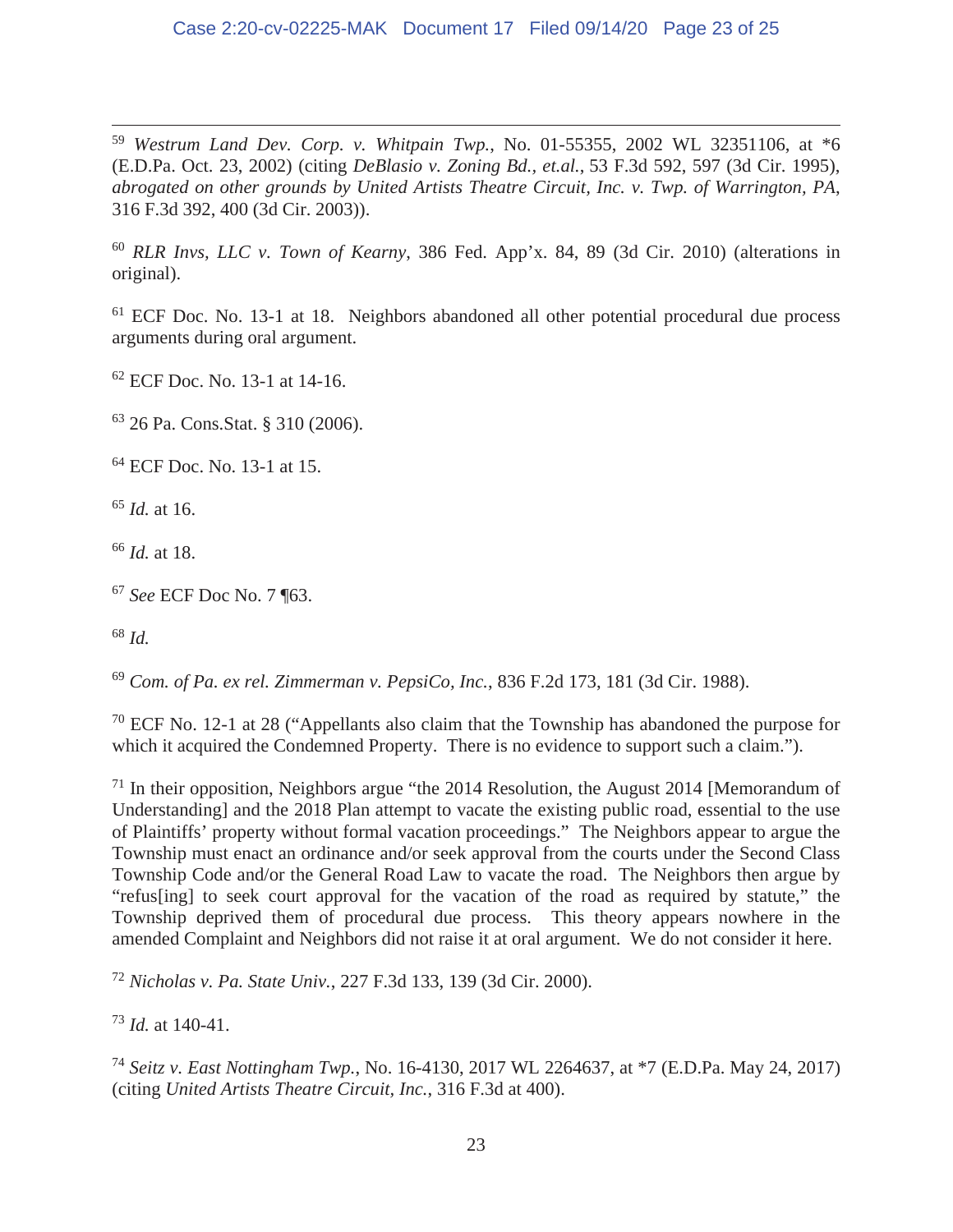<sup>75</sup> *Id.*

<sup>76</sup> *Sutton v. Chanceford Twp.*, 763 Fed. App'x 186, 192 (3d Cir. 2019) (quoting *City of Sacramento v. Lewis*, 523 U.S. 833, 846 (1998)).

<sup>77</sup> *See United Artists Theatre Circuit, Inc.*, 316 F.3d at 400-02; *Corneal v. Jackson Twp.*, 313 F. Supp. 2d 457, 465-66 (M.D. Pa. 2003), *aff'd*, 94 F. App'x 76 (3d Cir. 2004).

<sup>78</sup> *Prosperi v. Twp. of Scott,* No. 06-501, 2006 WL 2583754, at \*4 (W.D. Pa. Sept. 7, 2006) (citing *Eichenlaub v. Twp. of Ind.*, 385 F.3d 274, 285-86 (3d Cir. 2004)).

<sup>79</sup> ECF Doc. No. 12-1 at 28.

<sup>80</sup> *Great Western Mining & Mineral Co. v. Fox Rothschild LLP,* 615 F .3d 150, 166 (3d Cir. 2010).

<sup>81</sup> ECF Doc. No. 12-1 at 39; ECF Doc. No. 1.

<sup>82</sup> *D.C. Ct. App. v. Feldman*, 460 U.S. 462, 482 n.16 (1983).

<sup>83</sup> *See* ECF Doc. No. 7 at ¶ 60.

<sup>84</sup> *Id.* at ¶ 52.

<sup>85</sup> *Marin v. McClincy*, 15 F. Supp. 3d 602, 615 (W.D.Pa. 2014).

<sup>86</sup> *Perry v. Sindermann*, 408 U.S. 593, 603 (1972) (finding an expectancy in future employment protected by procedural due process when the expectancy based on the policies and practices of an institution); *Pratola v. Sullivan*, No. 08-2417, 2010 WL 234937, at \*6 (D.N.J. Jan. 14, 2010) (citing *Greenholtz v. Inmates of Neb. Penal and Corr. Complex*, 442 U.S. 1 (1979)) (recognizing a liberty interest in the expectancy of parole release).

<sup>87</sup> 26 Pa. Cons.Stat. § 310 (2006).

<sup>88</sup> ECF Doc. No. 12-1 at 28.

<sup>89</sup> ECF Doc. No. 7 at 16.

 $90$  The Neighbors alleging the Township interfered with a constitutionally protected interest does not equate to an argument the Township interfered with a constitutionally protected activity. *See Eichenlaub*, 385 F.3d at 285 (contrasting a substantive due process to a land use decision preventing abortion service and "a zoning controversy that does not involve allegations of hostility to constitutionally-protected activity on the premises.").

<sup>91</sup> *Seitz*, 2017 WL 2264637, at \*7.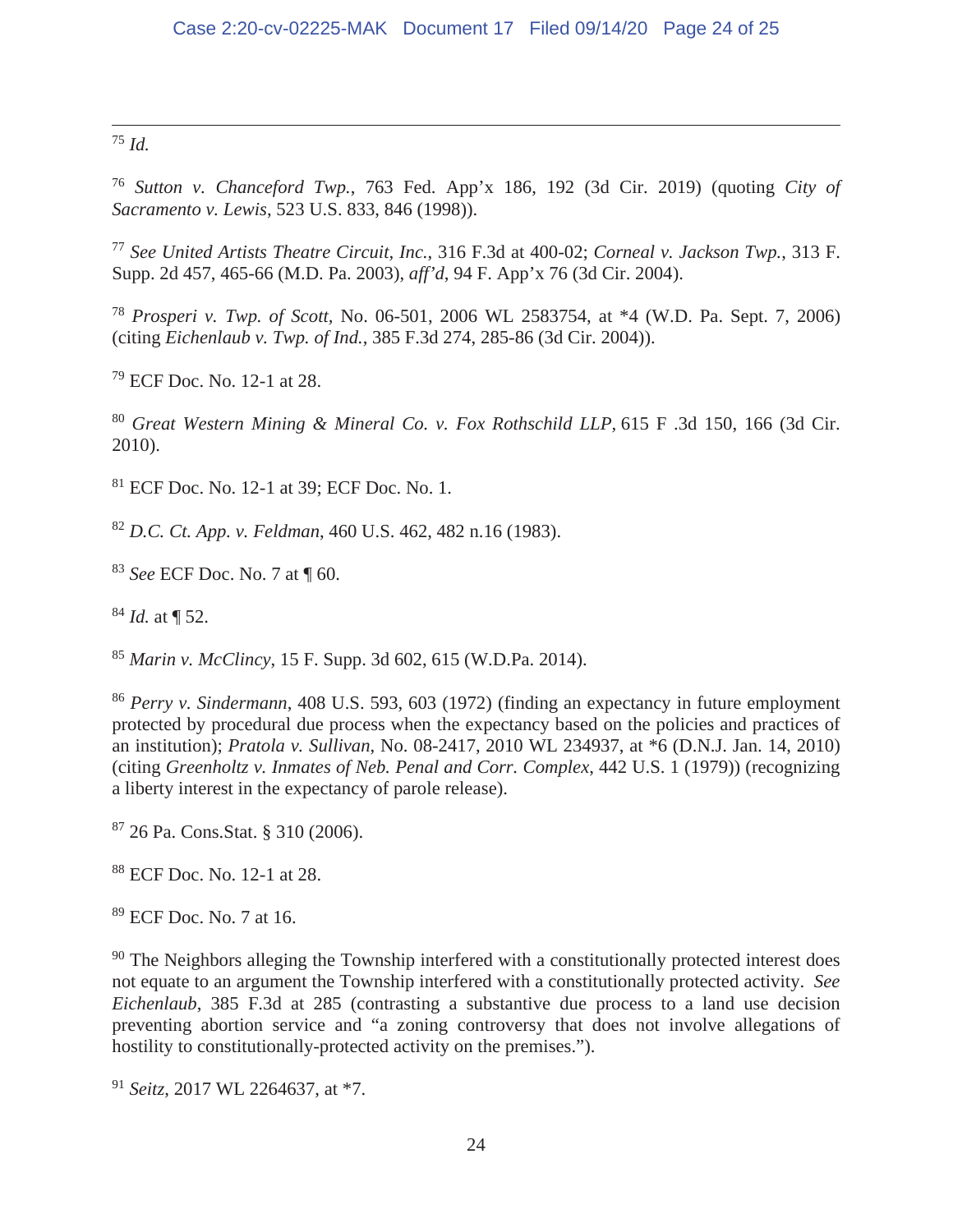*Willis v. Carrol Twp.*, No. 07-949, 2008 WL 644762, at \*1-3, 8 (M.D.Pa. Mar. 5, 2008).

*Id.*

 *Whittaker v. Cnty. of Lawrence*, 674 F. Supp. 2d 668, 700-01 (W.D.Pa. 2009), *aff'd* 437 Fed. App'x. 105 (3d Cir. 2011).

*Whittaker v. Cnty. of Lawrence*, 437 Fed. App'x. 105, 108-09 (3d Cir. 2011).

*Hynoski v. Colombia Cnty. Dev. Auth.*, 941 F. Supp. 2d 547, 565-66 (M.D.Pa. 2013).

*Id.*

ECF Doc. No. 7 at ¶ 60.

ECF Doc. No. 12-1 at 28.

*Gale v. Storti*, 608 F. Supp. 2d 629, 635 (E.D. Pa. 2009).

 *Glass v. City of Phila.*, 455 F. Supp. 2d 302, 359–60 (E.D. Pa. 2006) (citing *In re Orthopedic Bone Screw Prods. Liab. Litig*., 193 F.3d 781, 789 (3d Cir.1999)).

 *Watlington on behalf of FCI Schuylkill African Am. Inmates v. Reigel*, 723 F. App'x 137, 140 (3d Cir. 2018) (citing *In re Orthopedic Bone Screw Prods. Liab. Litig.*, 193 F.3d at 789 & n.7).

 *Id.* (citing *Lake v. Arnold*, 112 F.3d 682, 685 (3d Cir. 1997)); *see also Rosembert v. Borough of E. Lansdowne*, 14 F. Supp. 3d 631, 647 (E.D. Pa. 2014).

<sup>104</sup> As the Neighbors fail to state a claim for which relief can be granted, we do not reach the Township's arguments on immunity, supervisory liability, attorney's fees, or damages issues.